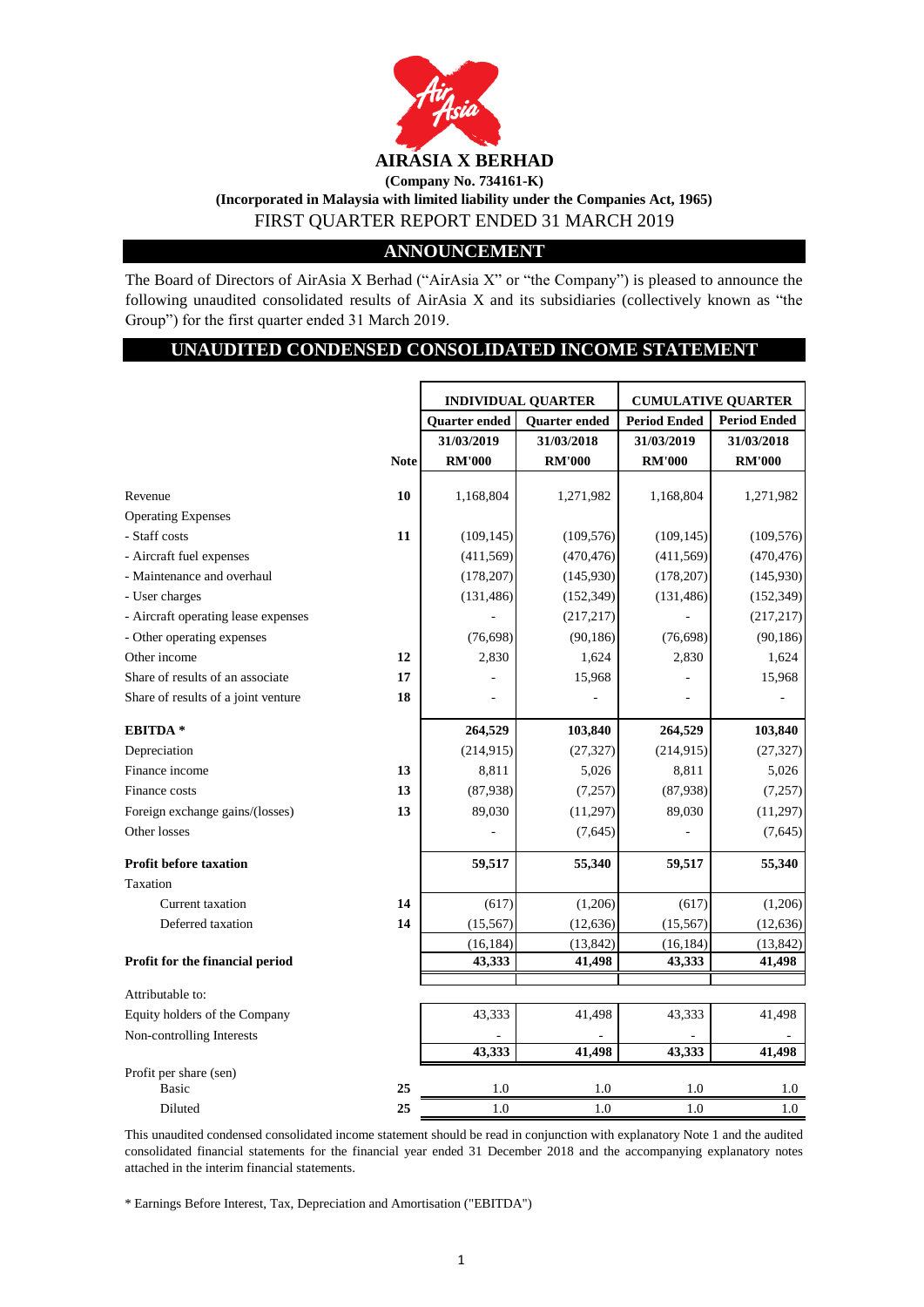

## **UNAUDITED CONDENSED CONSOLIDATED STATEMENT OF COMPREHENSIVE INCOME**

|                                          |               | <b>INDIVIDUAL QUARTER</b>     | <b>CUMULATIVE QUARTER</b> |                     |
|------------------------------------------|---------------|-------------------------------|---------------------------|---------------------|
|                                          |               | Quarter ended   Quarter ended | <b>Period Ended</b>       | <b>Period Ended</b> |
|                                          | 31/03/2019    | 31/03/2018                    | 31/03/2019                | 31/03/2018          |
|                                          | <b>RM'000</b> | <b>RM'000</b>                 | <b>RM'000</b>             | <b>RM'000</b>       |
|                                          |               |                               |                           |                     |
| Profit for the financial period          | 43,333        | 41,498                        | 43,333                    | 41,498              |
| Other comprehensive income/(loss)        |               |                               |                           |                     |
| Cash flow hedges                         | 154,592       |                               | 154,592                   |                     |
| Foreign currency translation differences | 117           | (167)                         | 117                       | (167)               |
| <b>Total comprehensive income</b>        |               |                               |                           |                     |
| for the financial period                 | 198,042       | 41,331                        | 198,042                   | 41,331              |
|                                          |               |                               |                           |                     |
| Total comprehensive income attributable  |               |                               |                           |                     |
| To equity holder of the company          | 198,042       | 41,331                        | 198,042                   | 41,331              |
| Non-controlling interest                 |               |                               |                           |                     |
| <b>Total comprehensive income</b>        |               |                               |                           |                     |
| for the financial period                 | 198,042       | 41,331                        | 198,042                   | 41,331              |
|                                          |               |                               |                           |                     |

This unaudited condensed consolidated income statement should be read in conjunction with explanatory Note 1 and the audited consolidated financial statements for the financial year ended 31 December 2018 and the accompanying explanatory notes attached in the interim financial statements.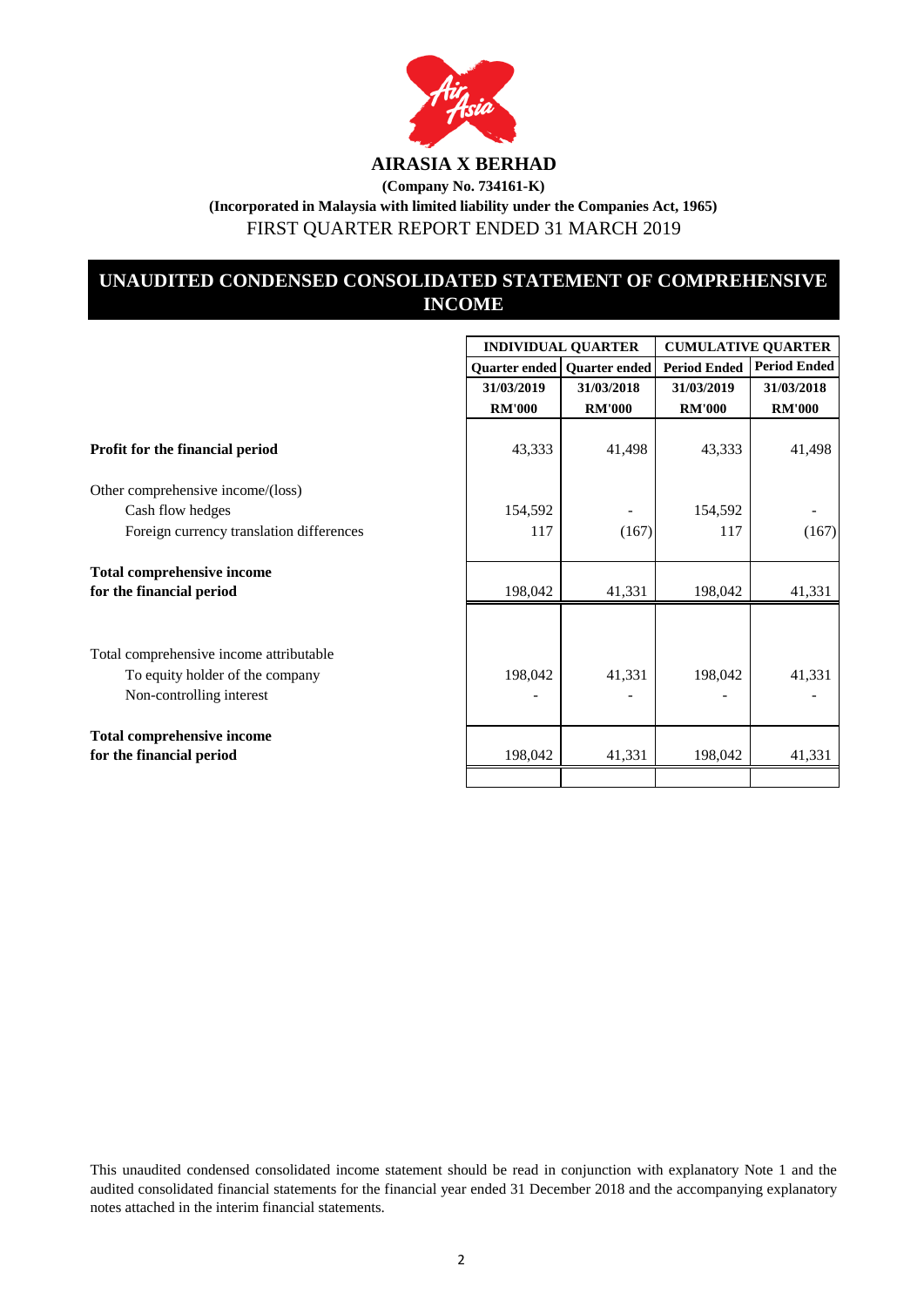

**AIRASIA X BERHAD (Company No. 734161-K)**

**(Incorporated in Malaysia with limited liability under the Companies Act, 1965)** FIRST QUARTER REPORT ENDED 31 MARCH 2019

## **UNAUDITED CONDENSED CONSOLIDATED STATEMENT OF FINANCIAL POSITION**

|                                    |             | <b>Unaudited As At</b> | <b>Audited As At</b> |
|------------------------------------|-------------|------------------------|----------------------|
|                                    |             | 31/03/2019             | 31/12/2018           |
|                                    | <b>Note</b> | <b>RM'000</b>          | <b>RM'000</b>        |
| <b>NON-CURRENT ASSETS</b>          |             |                        |                      |
| Property, plant & equipment        | 15          | 615,043                | 624,964              |
| Right of use assets                |             | 5,269,084              |                      |
| Investment in an associate         | 17          |                        |                      |
| Investment in a joint venture      | 18          |                        |                      |
| Deferred Tax Assets                |             | 321,402                | 385,753              |
| Other deposits and prepayments     | 16          | 1,794,902              | 1,714,195            |
| Amount due from an associate       |             | 62,271                 | 67,287               |
| Derivative financial assets        | 21          | 31,936                 |                      |
|                                    |             | 8,094,638              | 2,792,199            |
| <b>CURRENT ASSETS</b>              |             |                        |                      |
| Inventories                        |             | 13,254                 | 13,257               |
| Trade and other receivables        | 19          | 187,358                | 189,837              |
| Amount due from an associate       |             | 16,501                 |                      |
| Amounts due from related parties   |             | 81,100                 | 48,851               |
| Derivative financial assets        | 21          | 40,988                 |                      |
| Tax recoverable                    |             | 1,545                  | 806                  |
| Deposits, cash and bank balances   | 20          | 289,689                | 297,609              |
|                                    |             | 630,435                | 550,360              |
| Non-current assets held for sale   | 22          | 999,012                | 999,012              |
|                                    |             | 1,629,447              | 1,549,372            |
| <b>CURRENT LIABILITIES</b>         |             |                        |                      |
| Sales in advance                   |             | 601,044                | 676,245              |
| Derivative financial liabilities   | 21          |                        | 96,811               |
| Trade and other payables           | 23          | 1,239,542              | 1,102,512            |
| Amount due to an associate         |             |                        | 7,777                |
| Amount due to related parties      |             | 133,735                | 97,381               |
| Borrowings                         | 24          | 882,919                | 192,324              |
|                                    |             | 2,857,240              | 2,173,050            |
|                                    |             |                        |                      |
| <b>Net Current Liabilities</b>     |             | (1, 227, 793)          | (623, 678)           |
| <b>NON-CURRENT LIABILITIES</b>     |             |                        |                      |
| Derivative financial liabilities   | 21          |                        | 33,675               |
| Trade and other payables           | 23          | 52,127                 | 52,767               |
| Borrowings                         | 24          | 4,968,308              | 494,728              |
| Provision for aircraft maintenance |             | 1,074,706              | 1,013,689            |
|                                    |             | 6,095,141              | 1,594,859            |
|                                    |             | 771,704                | 573,662              |
| <b>CAPITAL AND RESERVES</b>        |             |                        |                      |
| Share capital                      |             | 1,534,043              | 1,534,043            |
| Warrant reserve                    |             | 62,222                 | 62,222               |
| Other reserves                     |             | 55,423                 | (99,169)             |
| Currency translation reserve       |             | 146                    | 29                   |
| <b>Accumulated losses</b>          |             | (880, 130)             | (923, 463)           |
| Shareholders' equity               |             | 771,704                | 573,662              |

This unaudited condensed consolidated income statement should be read in conjunction with explanatory Note 1 and the audited consolidated financial statements for the financial year ended 31 December 2018 and the accompanying explanatory notes attached in the interim financial statements.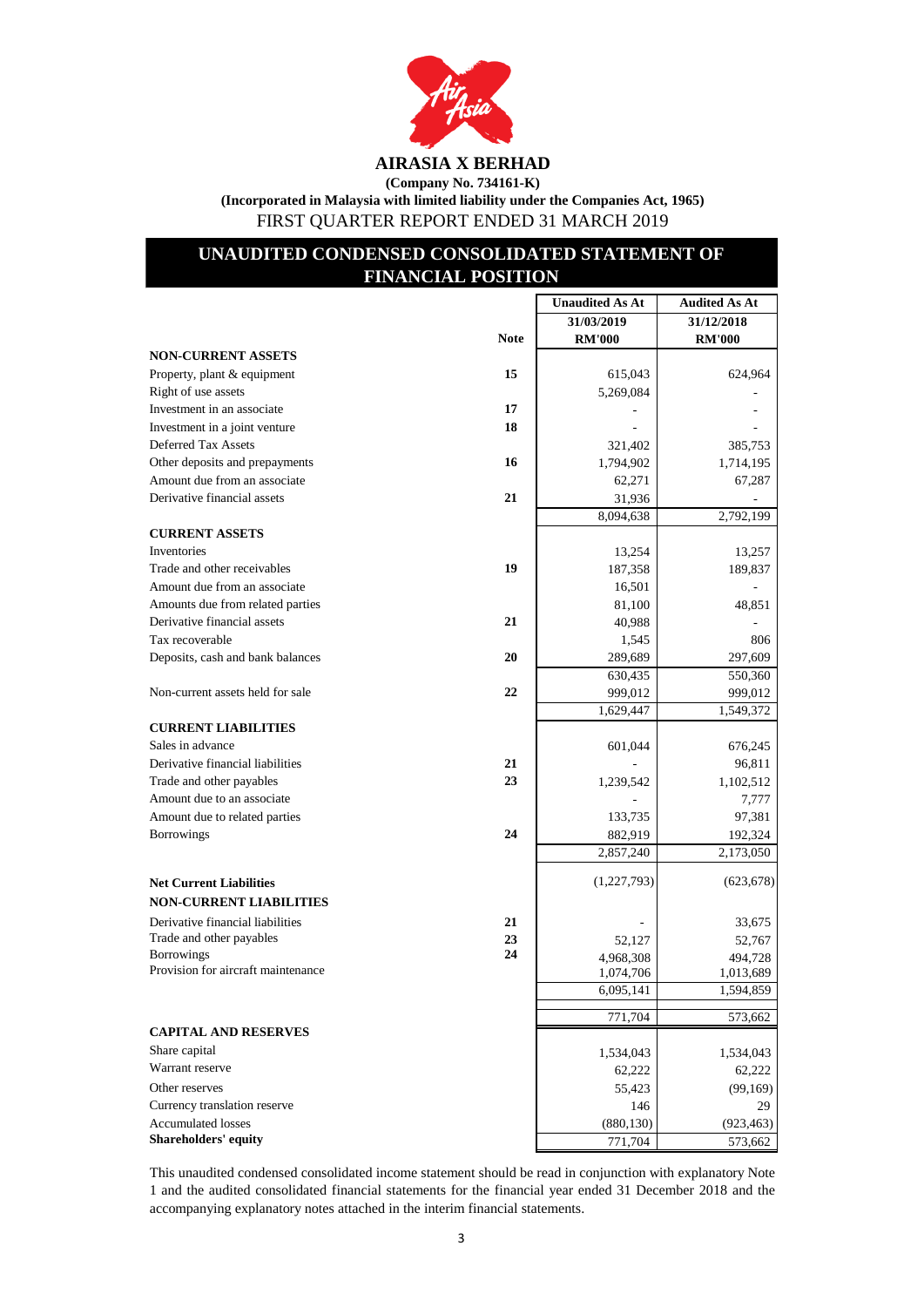

## **UNAUDITED CONDENSED CONSOLIDATED CASH FLOW STATEMENTS**

|                                                             | <b>Period Ended</b> | <b>Period Ended</b> |
|-------------------------------------------------------------|---------------------|---------------------|
|                                                             | 31/03/2019          | 31/03/2018          |
| <b>Note</b>                                                 | <b>RM'000</b>       | <b>RM'000</b>       |
| <b>CASH FLOWS FROM OPERATING ACTIVITIES</b>                 |                     |                     |
| Profit before tax                                           | 59,517              | 55,340              |
| Adjustments:                                                |                     |                     |
| Property, plant and equipment                               |                     |                     |
| - Depreciation                                              | 214,915             | 27,327              |
| - Write-off                                                 | 10                  |                     |
| - Loss on disposal                                          |                     | 428                 |
| Reversal of provision for doubtful debts no longer required |                     | (479)               |
| Finance cost                                                | 87,938              | 7,257               |
| Finance income                                              | (8, 811)            | (5,026)             |
| Discounting of interest on deposits                         | (6, 595)            |                     |
| Fair value loss on derivative financial instruments         | (48, 818)           | 7,645               |
| Share of results of an associate                            |                     | (15,968)            |
| Net unrealised foreign exchange (gains)/losses              | (86,023)            | 7,625               |
|                                                             | 212,133             | 84,149              |
| Changes in working capital:                                 |                     |                     |
| Inventories                                                 | 3                   | 1,272               |
| Trade and other receivables                                 | (94, 390)           | (6,403)             |
| Related parties balances                                    | (6,227)             | 62,739              |
| Trade and other payables                                    | 261,842             | 7,614               |
| Sales in advance                                            | (75,201)            | (55, 559)           |
| <b>Cash from operations</b>                                 | 298,160             | 93,812              |
| Finance costs paid                                          | (211)               | (690)               |
| Interest received                                           | 654                 | 1,776               |
| Tax paid                                                    | (520)               | (760)               |
| Net cash generated from operating activities                | 298,083             | 94,138              |
| <b>CASH FLOWS FROM INVESTING ACTIVITIES</b>                 |                     |                     |
| Property, plant and equipment                               |                     |                     |
| - Additions                                                 | (3,329)             | (974)               |
| - Proceeds from disposal of property, plant and equipment   |                     | 100                 |
| Net cash used in investing activities                       | (3,329)             | (874)               |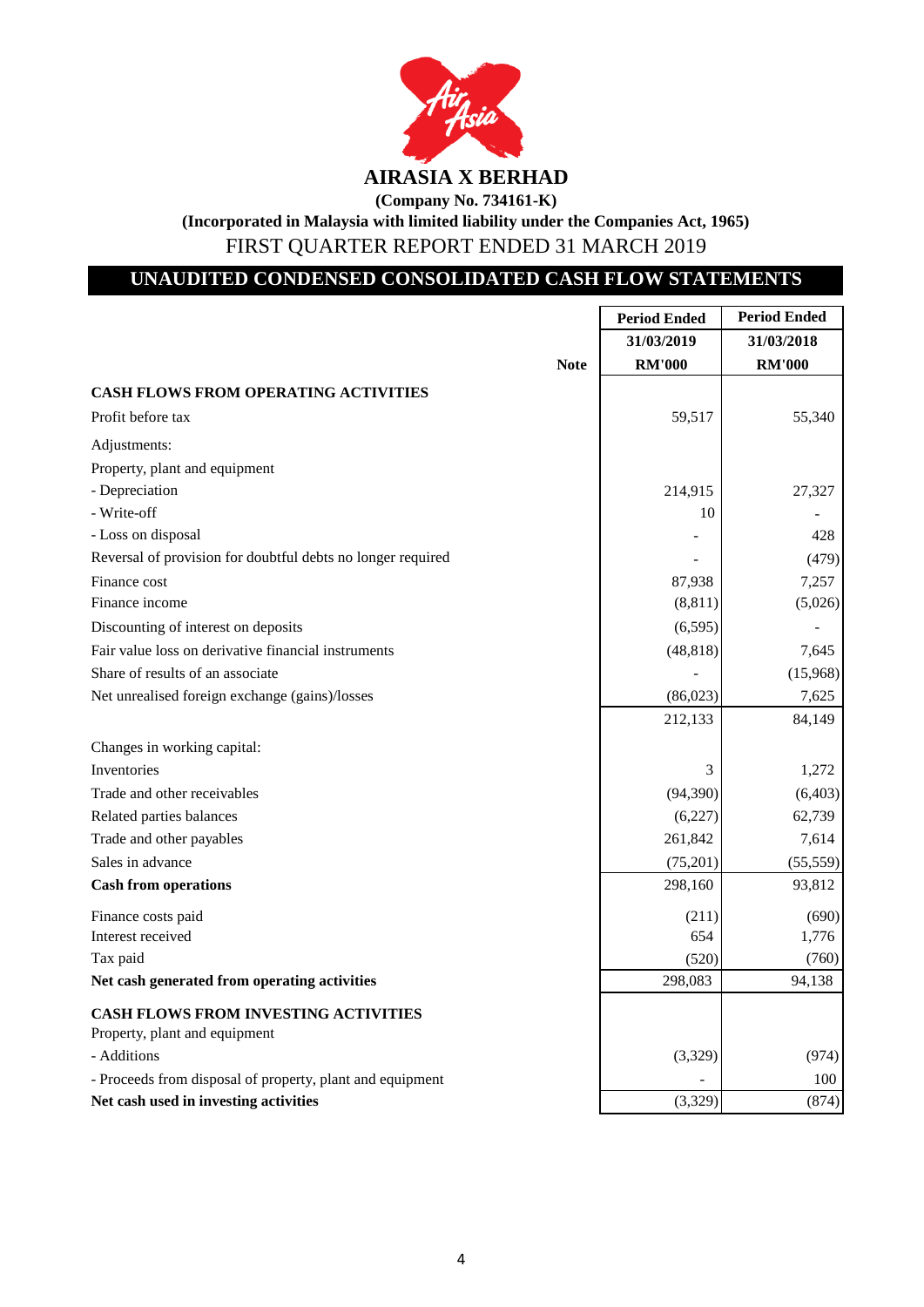

## **UNAUDITED CONDENSED CONSOLIDATED CASH FLOW STATEMENTS (CONT'D.)**

|                                                                          |             | <b>Period Ended</b> | <b>Period Ended</b> |
|--------------------------------------------------------------------------|-------------|---------------------|---------------------|
|                                                                          |             | 31/03/2019          | 31/03/2018          |
|                                                                          | <b>Note</b> | <b>RM'000</b>       | <b>RM'000</b>       |
| <b>CASH FLOWS FROM FINANCING ACTIVITIES</b>                              |             |                     |                     |
| Repayments of borrowings                                                 |             | (291, 162)          | (45,602)            |
| Interest paid                                                            |             | (8,279)             | (7,140)             |
| Deposits pledged as securities                                           |             | 10,629              | (833)               |
| Net cash used in financing activities                                    |             | (288, 812)          | (53, 575)           |
| <b>NET INCREASE FOR THE FINANCIAL PERIOD</b>                             |             | 5,942               | 39,689              |
| <b>CURRENCY TRANSLATION DIFFERENCES</b>                                  |             | (3,233)             | (4,994)             |
| CASH AND CASH EQUIVALENTS AT BEGINNING OF THE<br><b>FINANCIAL PERIOD</b> |             | 252,604             | 391,446             |
| CASH AND CASH EQUIVALENTS AT END OF THE<br><b>FINANCIAL PERIOD</b>       | 20          | 255,313             | 426,141             |

This unaudited condensed consolidated income statement should be read in conjunction with explanatory Note 1 and the audited consolidated financial statements for the financial year ended 31 December 2018 and the accompanying explanatory notes attached in the interim financial statements.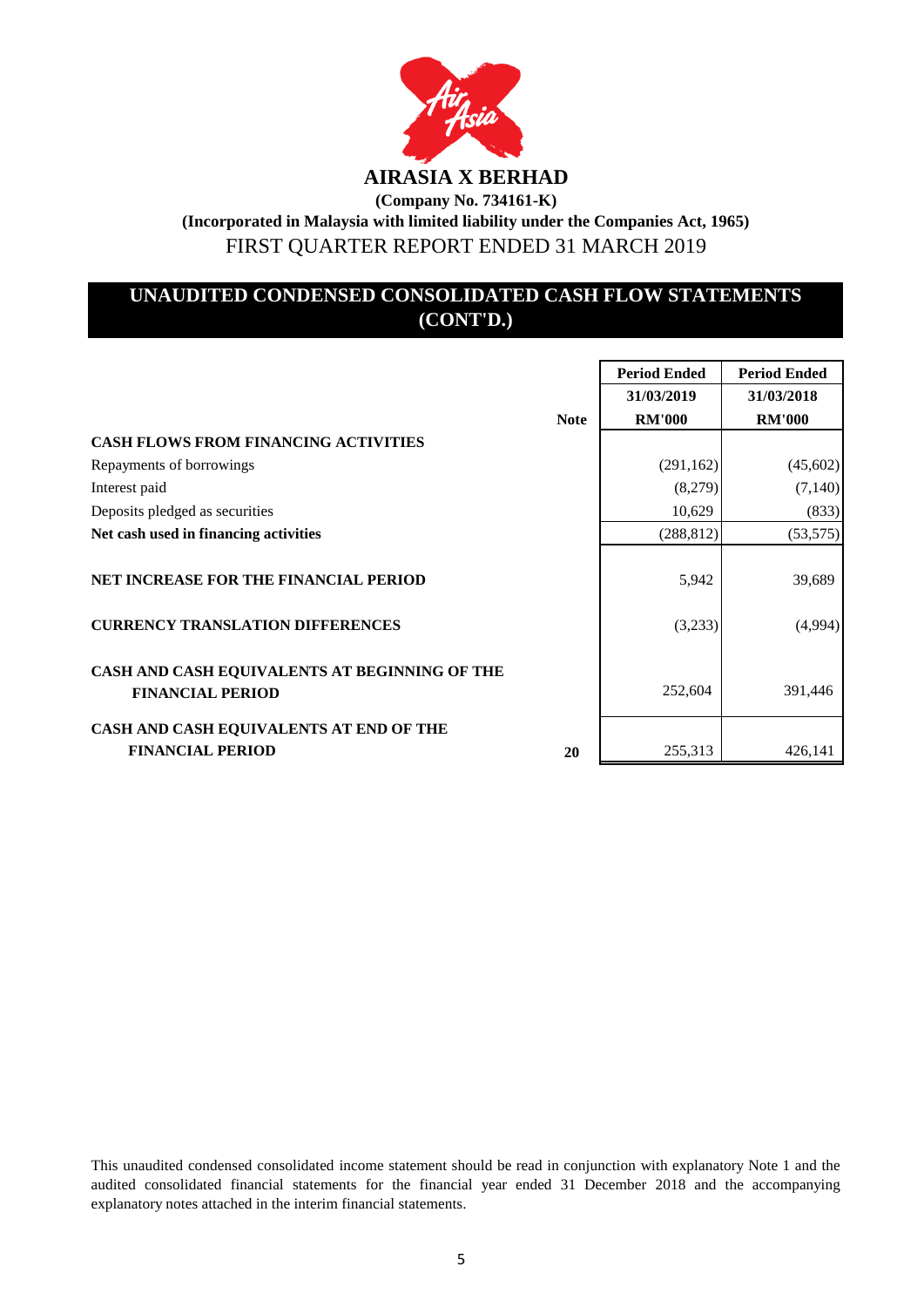

**AIRASIA X BERHAD**

**(Company No. 734161-K) (Incorporated in Malaysia with limited liability under the Companies Act, 1965)** FIRST QUARTER REPORT ENDED 31 MARCH 2019

# **UNAUDITED CONDENSED CONSOLIDATED STATEMENT OF CHANGES IN EQUITY**

**Issued and fully paid**

|                                     |               | 1990'a dha runy para     |                          |                   |                          |                          |                          |               |
|-------------------------------------|---------------|--------------------------|--------------------------|-------------------|--------------------------|--------------------------|--------------------------|---------------|
|                                     |               | ordinary shares          |                          |                   |                          |                          |                          |               |
|                                     |               | of RM0.15 each           |                          |                   |                          |                          |                          |               |
|                                     |               |                          |                          |                   | <b>Cash Flow</b>         | Currency                 |                          |               |
|                                     | <b>Number</b> | <b>Nominal</b>           | <b>Share</b>             | Warrant           |                          | <b>Hedge</b> Translation | <b>Accumulated</b>       | <b>Total</b>  |
|                                     | of shares     | <b>Value</b>             | <b>Premium</b>           | <b>Reserve</b>    | <b>Reserve</b>           | <b>Reserve</b>           | <b>Losses</b>            | <b>Equity</b> |
|                                     | 000           | <b>RM'000</b>            | <b>RM'000</b>            | <b>RM'000</b>     | <b>RM'000</b>            | <b>RM'000</b>            | <b>RM'000</b>            | <b>RM'000</b> |
| At 1 January 2019                   | 4,148,148     | 1,534,043                |                          | 62,222            | (99,169)                 | 29                       | (923, 463)               | 573,662       |
| Net profit for the financial period |               |                          |                          |                   |                          |                          | 43,333                   | 43,333        |
| Other comprehensive income          |               |                          | $\overline{\phantom{a}}$ | $\sim$            | 154,592                  | 117                      | $\overline{\phantom{a}}$ | 154,709       |
| Total comprehensive income          |               |                          | ۰                        | $\qquad \qquad -$ | 154,592                  | 117                      | 43,333                   | 198,042       |
| <b>At 31 March 2019</b>             | 4,148,148     | 1,534,043                | $\overline{\phantom{a}}$ | 62,222            | 55,423                   | 146                      | (880, 130)               | 771,704       |
| At 1 January 2018                   | 4,148,148     | 1,534,043                | $\overline{\phantom{a}}$ | 62,222            | (795)                    | 178                      | (621,981)                | 973,667       |
| Net profit for the financial period |               |                          |                          |                   |                          |                          | 41,498                   | 41,498        |
| Other comprehensive loss            |               | $\overline{\phantom{a}}$ | $\overline{\phantom{a}}$ | ۰.                | $\overline{\phantom{a}}$ | (167)                    |                          | (167)         |
| Total comprehensive income          |               |                          | ÷                        | ٠                 |                          | (167)                    | 41,498                   | 41,331        |
| <b>At 31 March 2018</b>             | 4,148,148     | 1,534,043                | $\overline{\phantom{a}}$ | 62,222            | (795)                    | 11                       | (580, 483)               | 1,014,998     |

This unaudited condensed consolidated income statement should be read in conjunction with explanatory Note 1 and the audited consolidated financial statements for the financial year ended 31 December 2018 and the accompanying explanatory notes attached in the interim financial statements.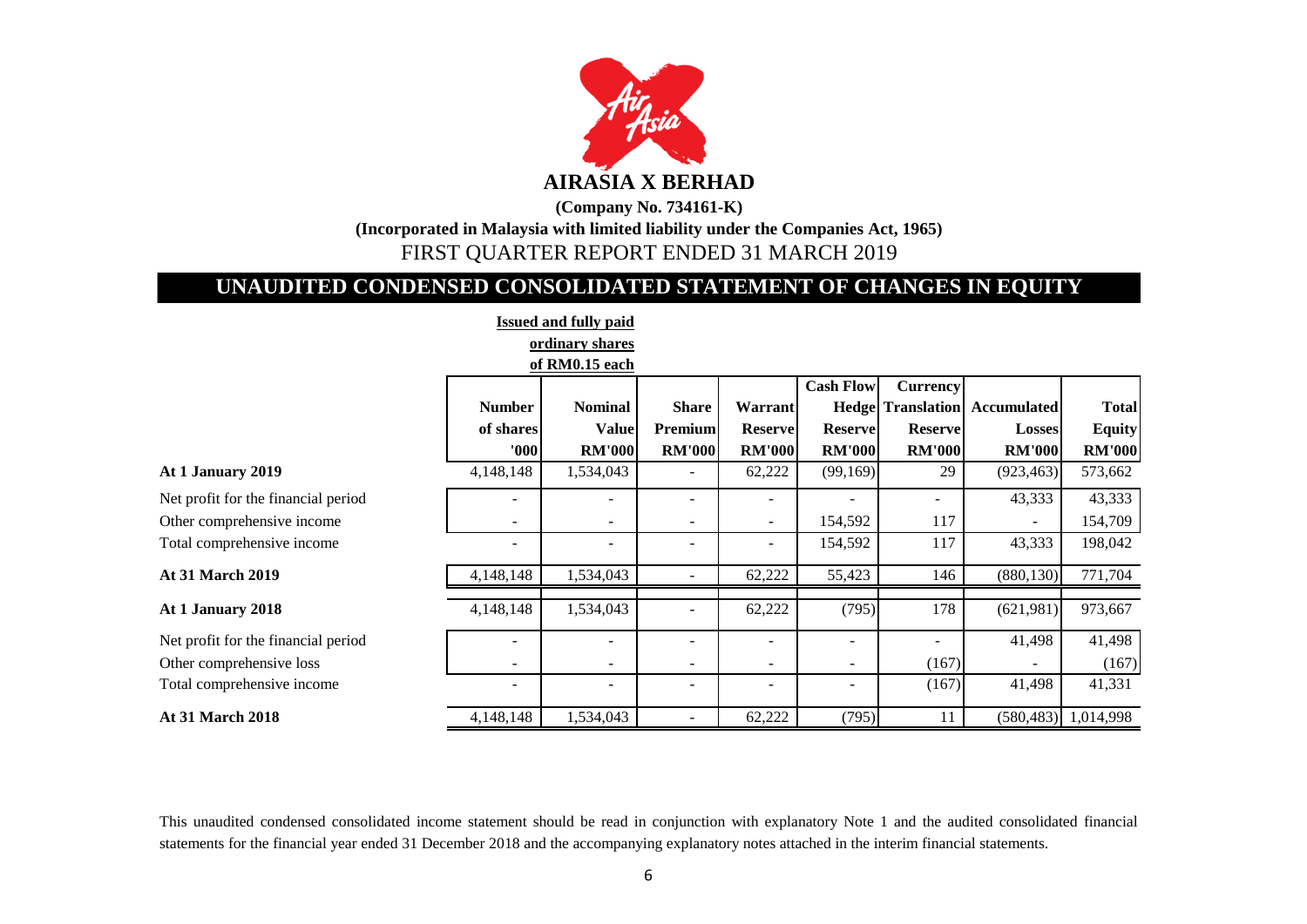

**(Company No. 734161-K)**

**(Incorporated in Malaysia with limited liability under the Companies Act, 1965)** FIRST QUARTER REPORT ENDED 31 MARCH 2019

## **KEY OPERATING STATISTICS - 31 MARCH 2019**

**Performance indicator for current quarter against the same quarter last year**

| <b>Quarter Ended: 31 March</b>           | <b>Jan - Mar 2019</b> | <b>Jan - Mar 2018</b> | <b>Changes Y-O-Y</b> |
|------------------------------------------|-----------------------|-----------------------|----------------------|
|                                          |                       |                       |                      |
| Seat capacity                            | 1,815,723             | 1,896,687             | $-4%$                |
| Passengers carried                       | 1,512,546             | 1,588,644             | $-5%$                |
| Load factor                              | 83%                   | 84%                   | $-1%$                |
| RPK (millions)                           | 7,205                 | 7,657                 | $-6%$                |
| ASK (millions)                           | 8,707                 | 9,122                 | $-5%$                |
| Average passenger fare (RM)              | 513                   | 527                   | $-3%$                |
| Ancillary revenue per passenger (RM)     | 172                   | 173                   | $-1%$                |
| Revenue per ASK (sen)                    | 13.43                 | 13.96                 | $-4%$                |
| Revenue per ASK $(US\phi)$               | 3.29                  | 3.56                  | $-8%$                |
| Cost per ASK (sen)                       | 12.89                 | 13.30                 | $-3%$                |
| Cost per ASK $(US\varphi)$               | 3.16                  | 3.39                  | $-7%$                |
| Cost per ASK (sen) - excluding fuel      | 8.16                  | 8.14                  | 0%                   |
| Cost per ASK $(US\phi)$ - excluding fuel | 2.00                  | 2.08                  | $-4%$                |
| Aircraft (end of period)                 | 36                    | 30                    | 20%                  |
| Average sector length (km)               | 4,791                 | 4,809                 | 0%                   |
| Sectors flown                            | 4,829                 | 5,031                 | $-4%$                |
| Fuel consumed (Barrels)                  | 1,280,007             | 1,370,544             | $-7%$                |
| Average fuel price (USD/Barrel)          | 79                    | 88                    | $-10%$               |
| <b>Exchange Rate</b>                     | 4.0810                | 3.9223                | $-4%$                |

## **Definitions and calculation methodology**

| <b>RPK</b> (Revenue Passenger Kilometres) | Number of passengers carried multiplied by distance flown      |
|-------------------------------------------|----------------------------------------------------------------|
| ASK (Available Seat Kilometres)           | Total available seats multiplied by the distance flown         |
| Revenue per ASK                           | Total revenue divided by ASK                                   |
| Cost per ASK                              | Total expenses before interest and tax divided by ASK          |
| Cost per ASK - excluding fuel             | Costs, as defined above, less fuel expenses, divided by ASK    |
| Average passenger fare                    | Total schedule flight revenue, divided by number of passengers |
|                                           |                                                                |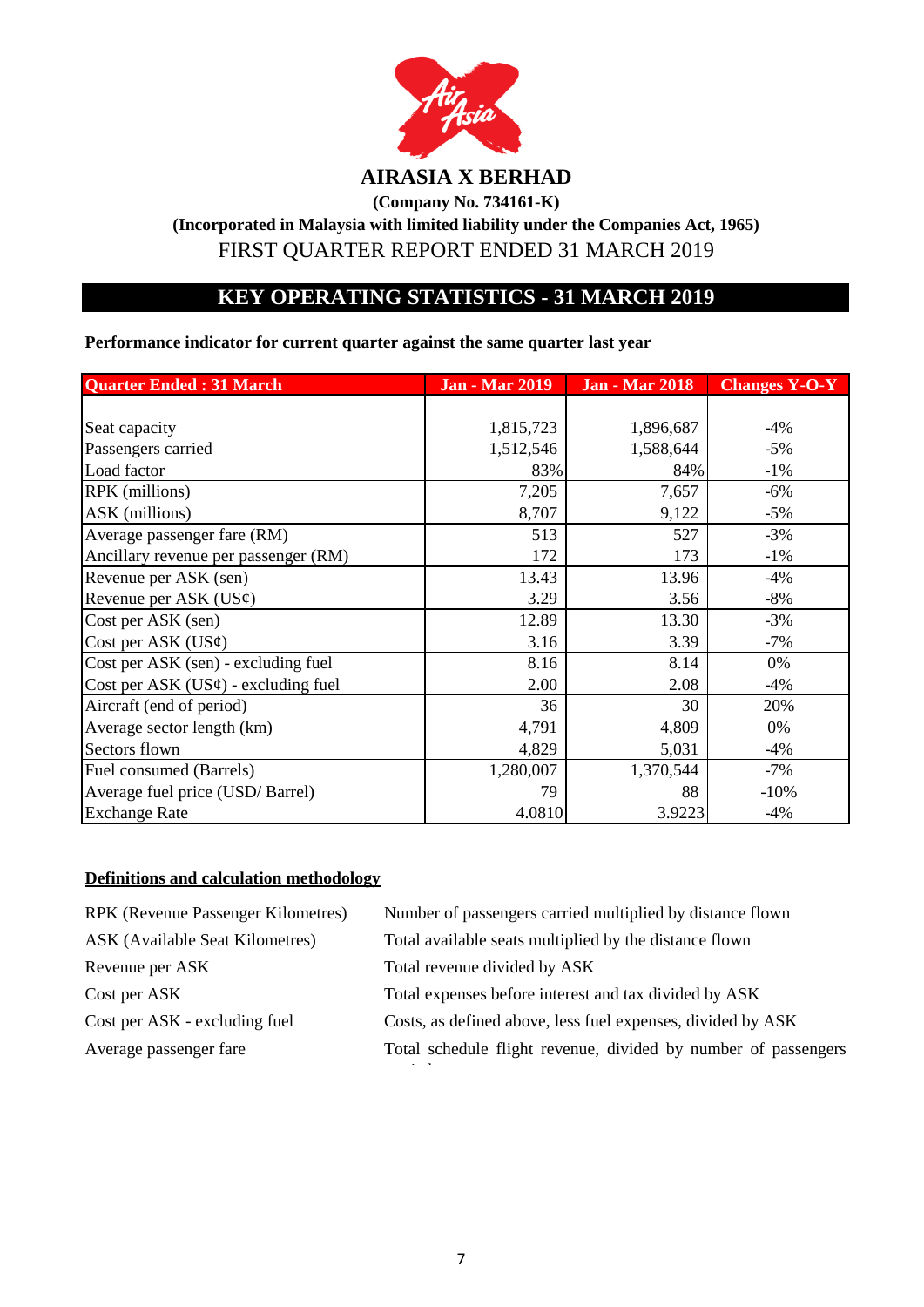

#### **1. Basis of preparation**

The interim financial report is unaudited and has been prepared in accordance with Malaysian Financial Reporting Standard ("MFRS") 134: "Interim Financial Reporting" and paragraph 9.22 and Appendix 9B of the Bursa Malaysia Securities Berhad ("Bursa Malaysia") Listing Requirements.

The interim financial statements should be read in conjunction with the audited consolidated financial statements for the financial year ended 31 December 2018.

For comparison purposes, the consolidated income statement for the quarter ended 31 March 2019 based on presentation in the audited financial statements, which is in line with the requirements of MFRS 134: Interim Financial Reporting, will be as follows:

|                                     |             | <b>INDIVIDUAL QUARTER</b> |                      | <b>CUMULATIVE QUARTER</b> |                     |
|-------------------------------------|-------------|---------------------------|----------------------|---------------------------|---------------------|
|                                     |             | <b>Quarter</b> ended      | <b>Ouarter</b> ended | <b>Period Ended</b>       | <b>Period Ended</b> |
|                                     |             | 31/03/2019                | 31/03/2018           | 31/03/2019                | 31/03/2018          |
|                                     | <b>Note</b> | <b>RM'000</b>             | <b>RM'000</b>        | <b>RM'000</b>             | <b>RM'000</b>       |
|                                     |             |                           |                      |                           |                     |
| Revenue                             | 10          | 1,168,804                 | 1,271,982            | 1,168,804                 | 1,271,982           |
| <b>Operating Expenses</b>           |             |                           |                      |                           |                     |
| - Staff costs                       | 11          | (109, 145)                | (109, 576)           | (109, 145)                | (109, 576)          |
| - Depreciation                      |             | (214.915)                 | (27.327)             | (214.915)                 | (27, 327)           |
| - Aircraft fuel expenses            |             | (411.569)                 | (470.476)            | (411.569)                 | (470, 476)          |
| - Maintenance and overhaul          |             | (178, 207)                | (145,930)            | (178, 207)                | (145.930)           |
| - User charges                      |             | (131, 486)                | (152, 349)           | (131, 486)                | (152, 349)          |
| - Aircraft operating lease expenses |             |                           | (217, 217)           |                           | (217, 217)          |
| - Other operating expenses          |             | (76, 698)                 | (90.186)             | (76, 698)                 | (90, 186)           |
| Other income                        | 12          | 2,830                     | 1.624                | 2.830                     | 1.624               |
| <b>Operating profit</b>             |             | 49,614                    | 60,545               | 49,614                    | 60,545              |
| Finance income                      | 13          | 8.811                     | 5.026                | 8.811                     | 5.026               |
| <b>Finance costs</b>                | 13          | (87.938)                  | (7.257)              | (87,938)                  | (7,257)             |
|                                     |             |                           |                      |                           |                     |
| Net operating (loss)/profit         |             | (29.513)                  | 58,314               | (29.513)                  | 58,314              |
| Foreign exchange gains/(losses)     | 13          | 89,030                    | (11.297)             | 89.030                    | (11,297)            |
| Share of results of an associate    | 17          |                           | 15,968               |                           | 15,968              |
| Share of results of a joint venture | 18          |                           |                      |                           |                     |
| <b>Other losses</b>                 |             |                           | (7,645)              |                           | (7,645)             |
| <b>Profit before taxation</b>       |             | 59.517                    | 55,340               | 59,517                    | 55,340              |
| Taxation                            |             |                           |                      |                           |                     |
| <b>Current taxation</b>             | 14          | (617)                     | (1.206)              | (617)                     | (1,206)             |
| Deferred taxation                   | 14          | (15.567)                  | (12, 636)            | (15, 567)                 | (12, 636)           |
|                                     |             | (16.184)                  | (13, 842)            | (16, 184)                 | (13, 842)           |
| Profit for the financial period     |             | 43,333                    | 41,498               | 43,333                    | 41,498              |
|                                     |             |                           |                      |                           |                     |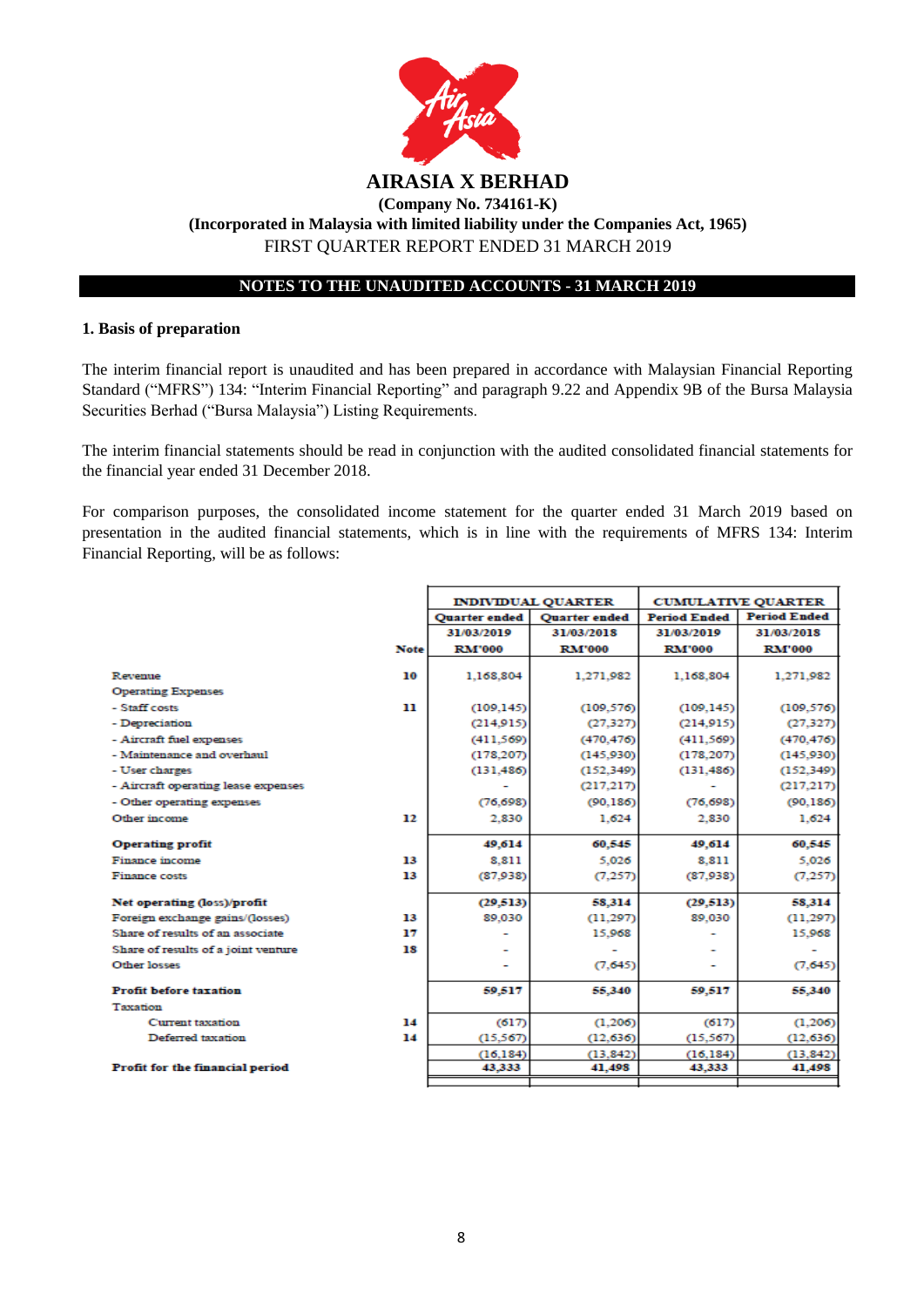

## **2. Summary of significant accounting policies**

The accounting policies adopted in the preparation of the interim condensed consolidated financial statements are consistent with those followed in the preparation of the Group's annual consolidated financial statements for the year ended 31 December 2018, except for the adoption of MFRS 16 Lease which is effective as of 1 January 2019. The Group did not early adopt any new standards, interpretation or amendment that has been issued but is not yet effective.

At the beginning of the current financial year, the Group and the Company have adopted MFRS 16: Leases. MFRS 16 will replace MFRS 117 Leases, IC Interpretation 4 Determining whether an Arrangement contains a Lease, IC Interpretation 115 Operating Lease-Incentives and IC Interpretation 127 Evaluating the Substance of Transactions Involving the Legal Form of a Lease. MFRS 16 sets out the principles for the recognition, measurement, presentation and disclosure of leases and requires lessees to account for all leases under a single on-balance sheet model similar to the accounting for finance leases under MFRS 117.

MFRS 16 has been adopted by the Group as at 1 January 2019 using the modified retrospective method of adoption which measures the lease liabilities based on the present value of future lease payments calculated using the incremental borrowing rate and exchange rate at date of transition. Lease payments would be split into principal and interest payments, using the effective interest method.

Correspondingly, the right-of-use ("ROU") assets will be the present value of the liability at the commencement date of the lease, adding any directly attributable costs. The ROU asset will be depreciated on a straight-line basis over the shorter of the lease term and useful life of the leased asset.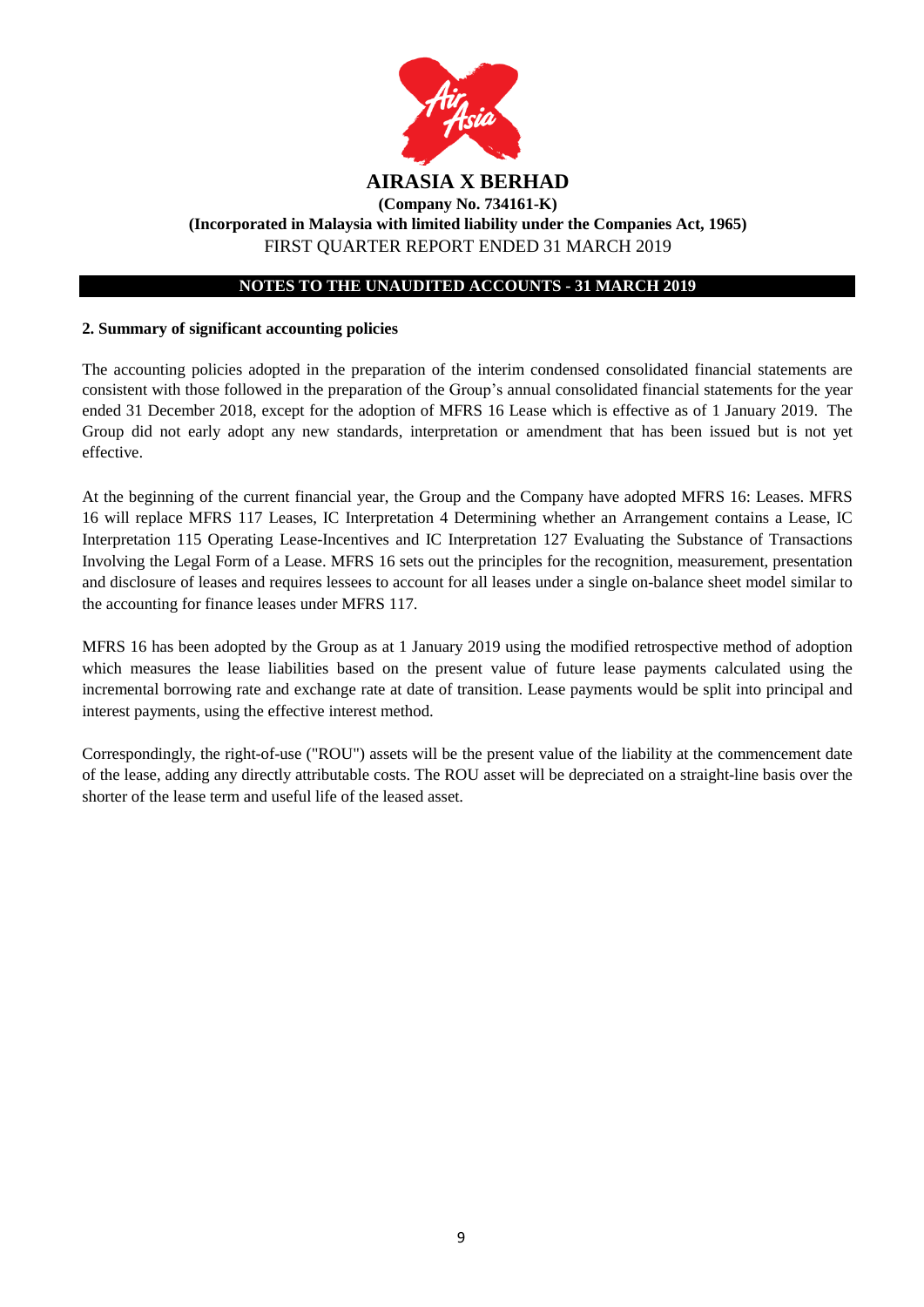

The Group elected to use the transition practical expedient allowing the standard to be applied only to contracts that were previously identified as leases applying MFRS 117 and IFRIC 4 at the date of initial application. The Group also elected to use the recognition exemptions for lease contracts that, at the commencement date, have a lease term of 12 months or less and do not contain a purchase option ('short-term leases'), and lease contracts for which the underlying asset is of low value ('low-value assets'). As the modified retrospective method of adoption is applied, comparative figures are not restated.

The adoption of MFRS 16 have the following impact on the unaudited consolidated financial statements for the period ended 31 March 2019.

|                          | <b>Unaudited</b><br>31/03/2019<br><b>Normalised</b> | <b>Impact of</b><br><b>MFRS 16</b><br>adoption | <b>Unaudited</b><br>31/03/2019 with<br>adoption of<br><b>MFRS 16</b> |
|--------------------------|-----------------------------------------------------|------------------------------------------------|----------------------------------------------------------------------|
|                          | <b>RM'000</b>                                       | <b>RM'000</b>                                  | <b>RM'000</b>                                                        |
| Right of use assets      |                                                     | 5,269,084                                      | 5,269,084                                                            |
| Lease liabilities        | $\overline{\phantom{a}}$                            | 5,221,753                                      | 5, 221, 753                                                          |
| Depreciation             | (13,240)                                            | (201, 675)                                     | (214, 915)                                                           |
| Aircraft operating lease | (242, 939)                                          | 242,939                                        |                                                                      |
| Other operating expenses | (77, 538)                                           | 840                                            | (76, 698)                                                            |
| Finance costs            | (21, 221)                                           | (66,717)                                       | (87,938)                                                             |
| Foreign exchange gains   | 17,086                                              | 71,944                                         | 89,030                                                               |
|                          |                                                     |                                                |                                                                      |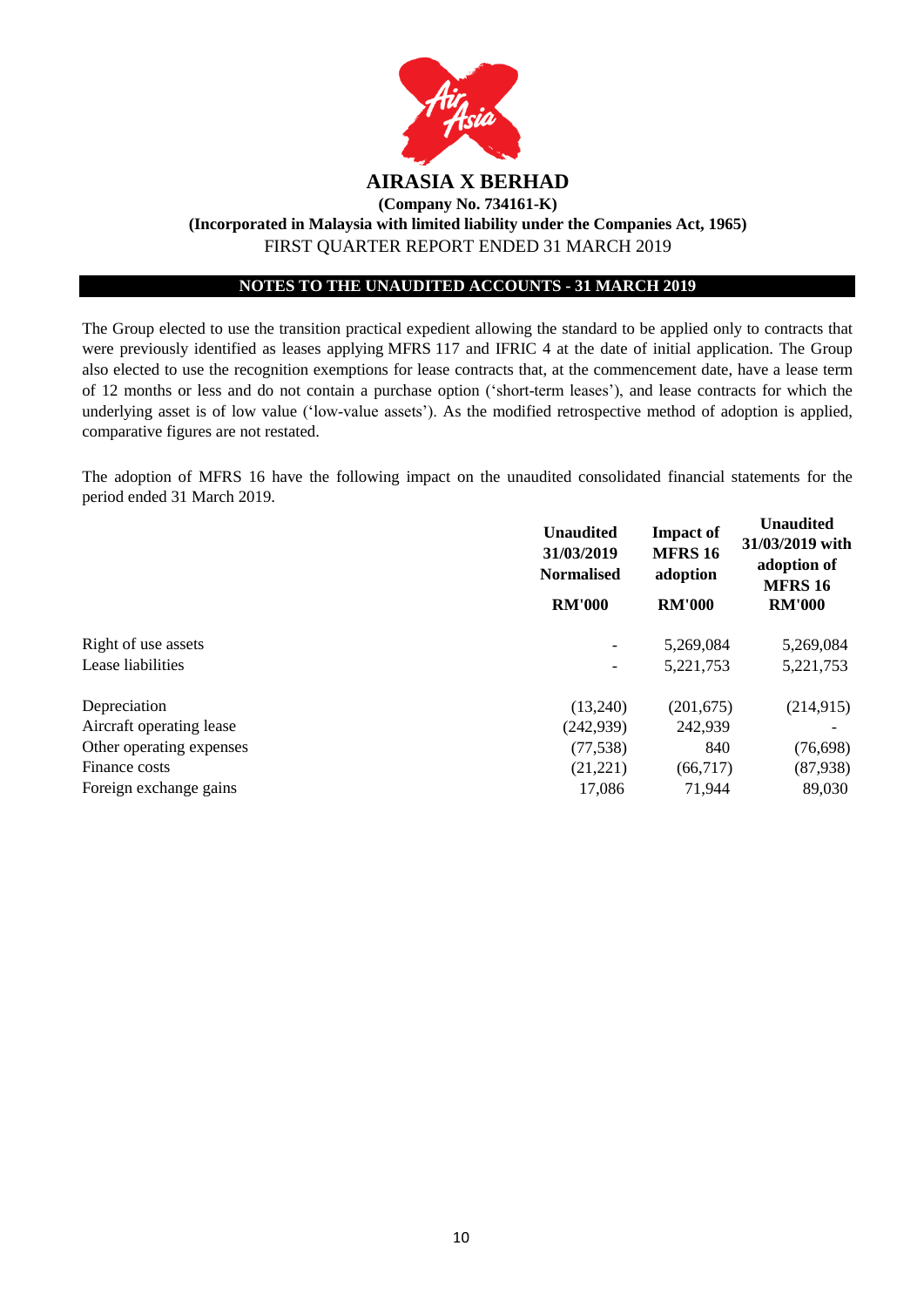

## **3. Auditors' report on preceding annual financial statements**

The auditors have expressed an unqualified opinion on the audited Group's statutory financial statements for the financial year ended 31 December 2018 in their report dated 28 March 2019.

## **4. Seasonality of operations**

AirAsia X is primarily involved in the provision of air transportation services and thus, is subject to seasonal demand for air travel. Passengers carried recorded in the 1Q 2019 declined by 5% year-on-year ("YoY") at 1,512,546 passengers while Passenger Load Factor ("PLF") stood at 83%. This was primarily due to company optimised its route network by terminating non-core routes and redeployed capacity and frequency.

## **5. Unusual items due to their nature, size or incidence**

There were no unusual items affecting assets, liabilities, equity, net income or cash flows during the current quarter.

## **6. Changes in estimates**

There were no changes in estimates that have had material effect on the results of current quarter.

## **7. Capital and reserves**

There was no issuance of shares during the current quarter. Total issued and paid up share capital as at 31 March 2019 is 1,534,043,217 (31 March 2018: RM1,534,043,045).

## **8. Dividend paid**

No dividends were declared, approved or paid for the quarter ended 31 March 2019.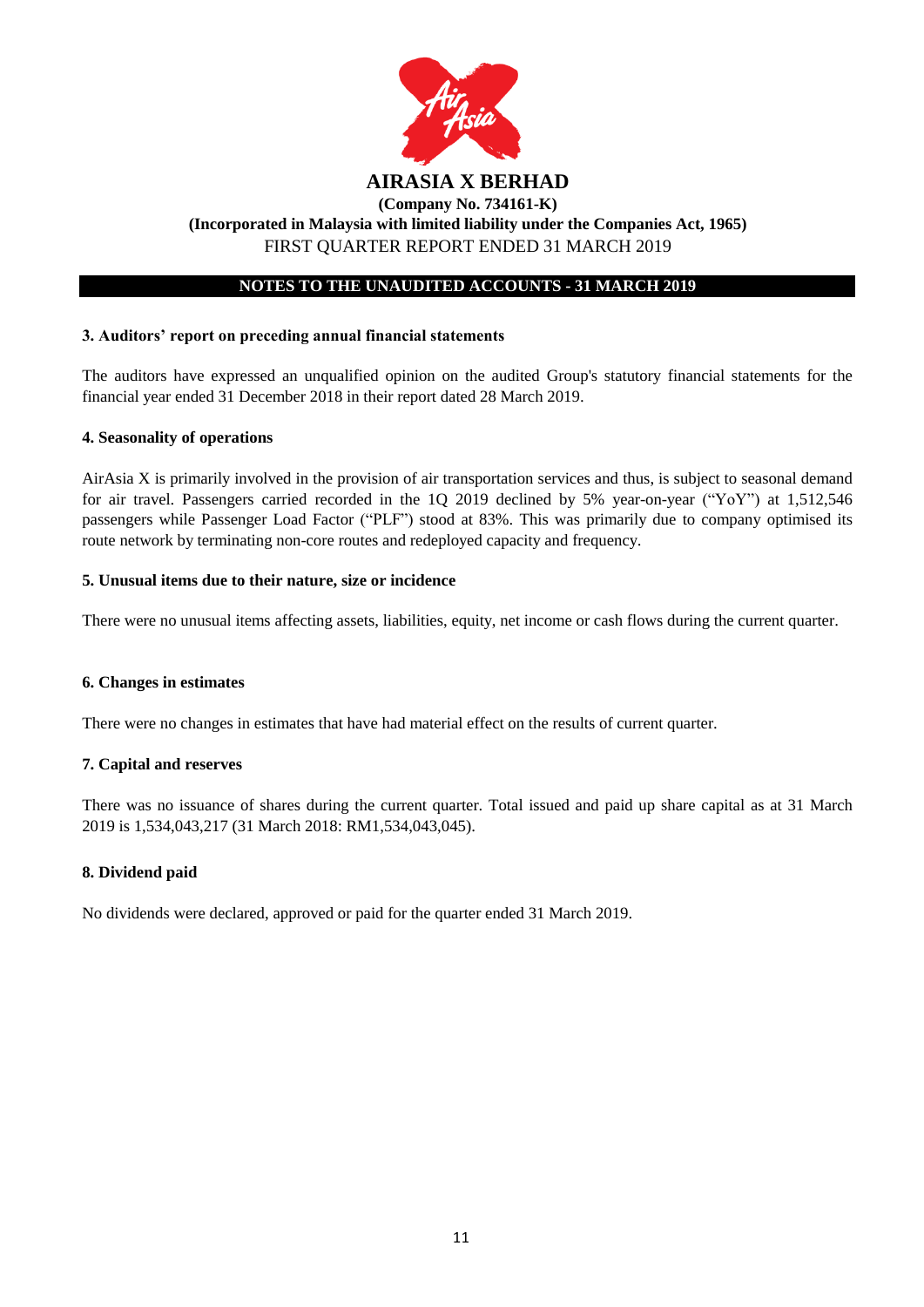

## **9. Segment reporting**

Operating segments are reported in a manner consistent with the internal management reporting provided to the chief operating decision maker, which is the Group's Chief Executive Officer ("GCEO"). The GCEO considers the business from a geographical perspective. The operating segments have been identified by each Air Operator Certificate ("AOC") held under the AirAsia brand, and are categorised as Malaysia, Thailand and Indonesia.

The GCEO assesses the performance of the operating segments based on revenue and net operating profit.

Reconciliation to the reportable segments relates to the elimination of the associate and joint venture companies.

The segment information provided to the GCEO for the reportable segments are as follows:

|                                     |                                  |                                  |                                   | <b>Elimination</b>                  |                               |
|-------------------------------------|----------------------------------|----------------------------------|-----------------------------------|-------------------------------------|-------------------------------|
|                                     | <b>Malaysia</b><br><b>RM'000</b> | <b>Thailand</b><br><b>RM'000</b> | <b>Indonesia</b><br><b>RM'000</b> | <b>Adjustments</b><br><b>RM'000</b> | <b>Total</b><br><b>RM'000</b> |
| Quarter/Period ended 31 March 2019  |                                  |                                  |                                   |                                     |                               |
| <b>Segment results</b>              |                                  |                                  |                                   |                                     |                               |
| Revenue                             | 1,168,804                        | 510,072                          | 11,425                            | (91, 587)                           | 1,598,714                     |
| Operating expenses                  |                                  |                                  |                                   |                                     |                               |
| - Staff costs                       | (109, 145)                       | (41,799)                         | (5,360)                           |                                     | (156, 304)                    |
| - Depreciation                      | (214, 915)                       | (1,483)                          | (463)                             | 55,903                              | (160, 958)                    |
| - Aircraft fuel expenses            | (411,569)                        | (171, 726)                       | (3,316)                           |                                     | (586, 611)                    |
| - Maintenance and overhaul          | (178, 207)                       | (65,277)                         | 1,186                             | 35,684                              | (206, 614)                    |
| - User charges and other related    |                                  |                                  |                                   |                                     |                               |
| expenses                            | (131, 486)                       | (83,217)                         | (5,672)                           |                                     | (220, 375)                    |
| - Aircraft operating lease expenses |                                  | (80, 664)                        |                                   |                                     | (80, 664)                     |
| - Other operating expenses          | (76,698)                         | (25, 289)                        | (1,322)                           |                                     | (103, 309)                    |
| Other income                        | 2,830                            | 9,973                            | 178                               |                                     | 12,981                        |
| <b>Operating profit/(loss)</b>      | 49,614                           | 50,590                           | (3, 344)                          |                                     | 96,860                        |
| Finance income                      | 8,811                            |                                  | 46                                |                                     | 8,857                         |
| Finance costs                       | (87,938)                         | (919)                            |                                   |                                     | (88, 857)                     |
| Net operating profit/(loss)         | (29,513)                         | 49,671                           | (3,298)                           |                                     | 16,860                        |
| Foreign exchange gains/(losses)     | 89,030                           | (343)                            | (3,470)                           |                                     | 85,217                        |
| Share of results of an associate    |                                  |                                  |                                   |                                     |                               |
| Other losses                        |                                  |                                  |                                   |                                     |                               |
| Profit/(loss) before taxation       | 59,517                           | 49,328                           | (6,768)                           |                                     | 102,077                       |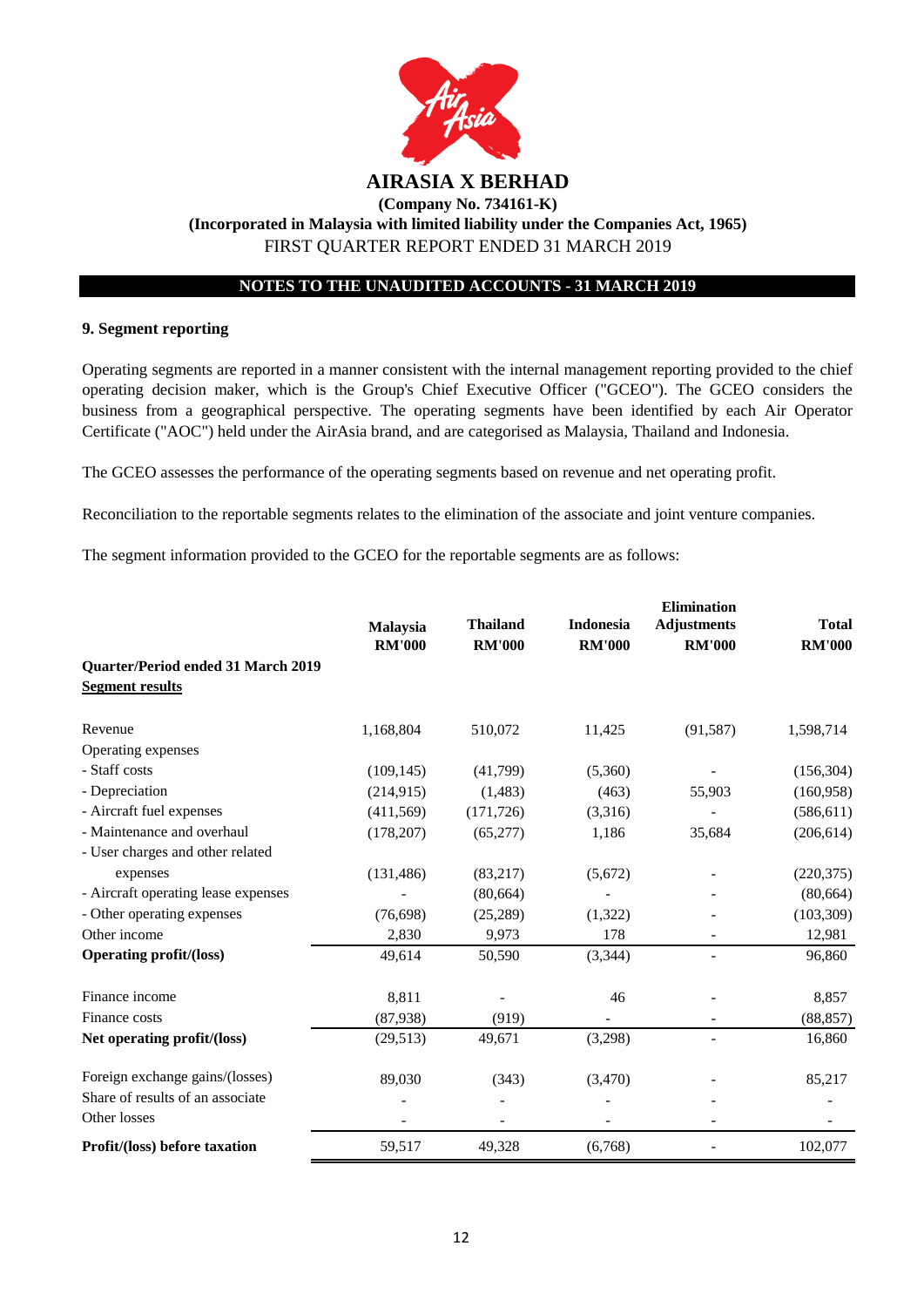

**(Company No. 734161-K)**

**(Incorporated in Malaysia with limited liability under the Companies Act, 1965)** FIRST QUARTER REPORT ENDED 31 MARCH 2019

## **NOTES TO THE UNAUDITED ACCOUNTS - 31 MARCH 2019**

|                                                              | Malaysia<br><b>RM'000</b> | <b>Thailand</b><br><b>RM'000</b> | <b>Indonesia</b><br><b>RM'000</b> | <b>Elimination</b><br><b>Adjustments</b><br><b>RM'000</b> | <b>Total</b><br><b>RM'000</b> |
|--------------------------------------------------------------|---------------------------|----------------------------------|-----------------------------------|-----------------------------------------------------------|-------------------------------|
| Quarter/Period ended 31 March 2018<br><b>Segment results</b> |                           |                                  |                                   |                                                           |                               |
| Revenue                                                      | 1,271,982                 | 400,165                          | 168,524                           | (110, 655)                                                | 1,730,016                     |
| Operating expenses                                           |                           |                                  |                                   |                                                           |                               |
| - Staff costs                                                | (109, 576)                | (34, 642)                        | (8, 450)                          |                                                           | (152,668)                     |
| Depreciation                                                 | (27, 327)                 | (1,241)                          | (477)                             |                                                           | (29,045)                      |
| - Aircraft fuel expenses                                     | (470, 476)                | (111, 496)                       | (79, 837)                         |                                                           | (661, 809)                    |
| - Maintenance and overhaul                                   | (145,930)                 | (39,017)                         | (22, 241)                         | 40,805                                                    | (166, 383)                    |
| - User charges and other related                             |                           |                                  |                                   |                                                           |                               |
| expenses                                                     | (152, 349)                | (42,065)                         | (40,059)                          |                                                           | (234, 473)                    |
| - Aircraft operating lease expenses                          | (217, 217)                | (59, 456)                        | (34,903)                          | 75,126                                                    | (236, 450)                    |
| - Other operating expenses                                   | (90, 186)                 | (28,005)                         | (4,882)                           | (5,276)                                                   | (128, 349)                    |
| Other income                                                 | 1,624                     | 5,021                            | 115                               | $\overline{\phantom{m}}$                                  | 6,760                         |
| <b>Operating profit/(loss)</b>                               | 60,545                    | 89,264                           | (22,210)                          |                                                           | 127,599                       |
| Finance income                                               | 5,026                     | 164                              | 22                                |                                                           | 5,212                         |
| Finance costs                                                | (7,257)                   | (696)                            | (167)                             |                                                           | (8,120)                       |
| Net operating profit/(loss)                                  | 58,314                    | 88,732                           | (22, 355)                         |                                                           | 124,691                       |
| Foreign exchange gains/(losses)                              | (11,297)                  | (2,521)                          | 11,746                            |                                                           | (2,072)                       |
| Share of results of an associate                             | 15,968                    |                                  |                                   | (15,968)                                                  |                               |
| Other losses                                                 | (7,645)                   |                                  |                                   |                                                           | (7,645)                       |
| Profit/(loss) before taxation                                | 55,340                    | 86,211                           | (10,609)                          | (15,968)                                                  | 114,974                       |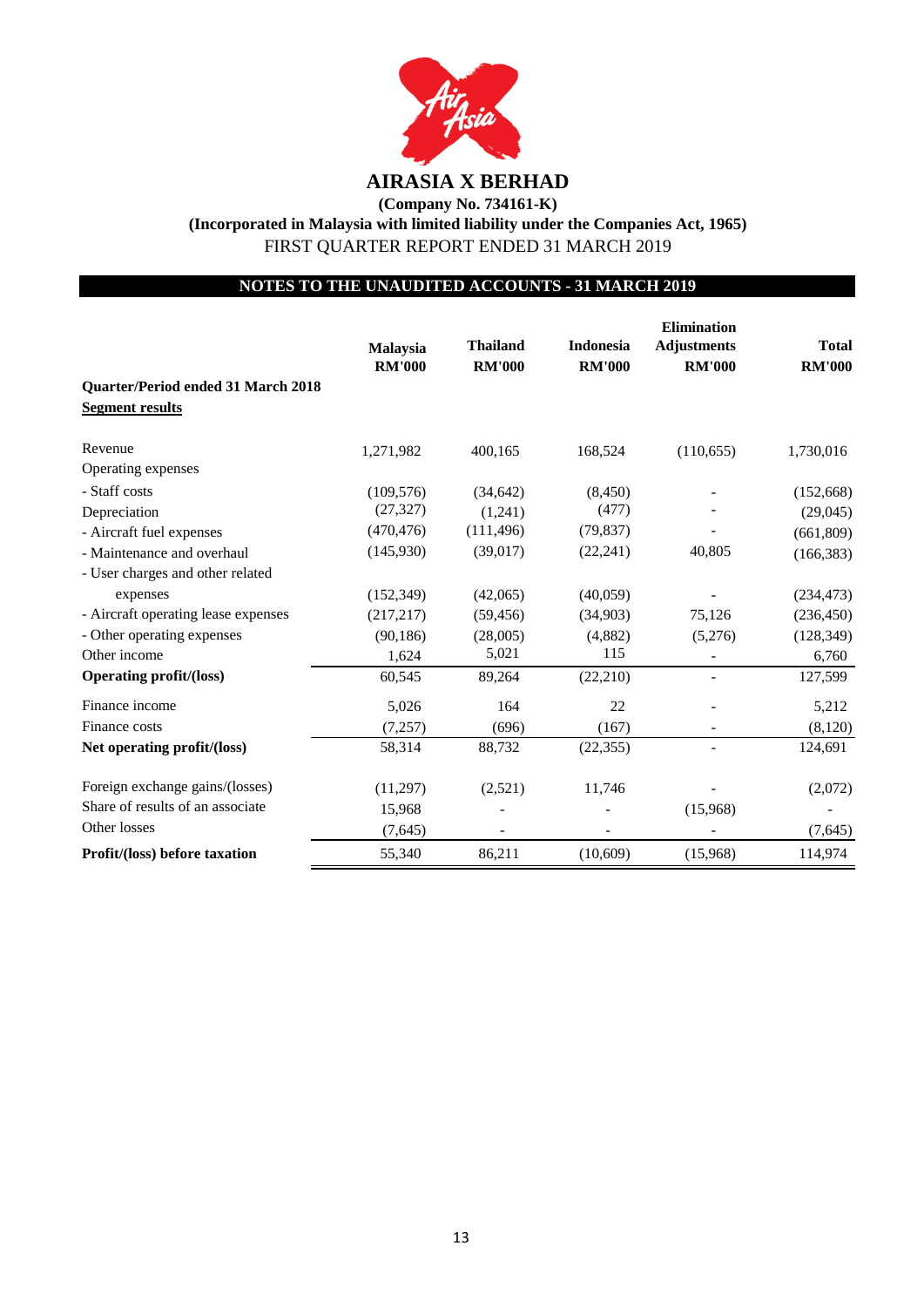

## **NOTES TO THE UNAUDITED ACCOUNTS - 31 MARCH 2019**

a) Reconciliation of segment revenue to reported revenue:

|                                              | <b>INDIVIDUAL QUARTER</b>            |               | <b>CUMULATIVE OUARTER</b>                           |                               |                                      |
|----------------------------------------------|--------------------------------------|---------------|-----------------------------------------------------|-------------------------------|--------------------------------------|
|                                              | ended<br>31/03/2019<br><b>RM'000</b> |               | <b>Ouarter Ouarter</b> ended<br>ended<br>31/03/2018 | Period<br>ended<br>31/03/2019 | <b>Period</b><br>ended<br>31/03/2018 |
|                                              |                                      | <b>RM'000</b> | <b>RM'000</b>                                       | <b>RM'000</b>                 |                                      |
| Segment revenue                              | 1,598,714                            | 1,730,016     | 1,598,714                                           | 1,730,016                     |                                      |
| Add: Inter-segment revenue                   | 91,587                               | 110,655       | 91,587                                              | 110,655                       |                                      |
| Less: Revenue from affiliates which were not |                                      |               |                                                     |                               |                                      |
| consolidated                                 | (521, 497)                           | (568,689)     | (521,497)                                           | (568,689)                     |                                      |
|                                              | 1,168,804                            | 1,271,982     | 1,168,804                                           | 1,271,982                     |                                      |

b) Reconciliation of segment profit before taxation to reported profit before taxation:

|                                                                             | <b>INDIVIDUAL OUARTER</b>             |                                             | <b>CUMULATIVE QUARTER</b> |                 |  |            |
|-----------------------------------------------------------------------------|---------------------------------------|---------------------------------------------|---------------------------|-----------------|--|------------|
|                                                                             | <b>Ouarter</b><br>ended<br>31/03/2019 | <b>Ouarter ended</b><br>ended<br>31/03/2018 | Period<br>ended           | Period<br>ended |  |            |
|                                                                             |                                       |                                             |                           |                 |  | 31/03/2019 |
|                                                                             | <b>RM'000</b>                         | <b>RM'000</b>                               | <b>RM'000</b>             | <b>RM'000</b>   |  |            |
| Segment profit before taxation<br>Add: Segment profit from affiliates which | 102,077                               | 114,974                                     | 102,077                   | 114,974         |  |            |
| were not consolidated                                                       | (42,560)                              | (59, 634)                                   | (42, 560)                 | (59, 634)       |  |            |
|                                                                             | 59,517                                | 55,340                                      | 59,517                    | 55,340          |  |            |

## **10. Revenue**

|                                 | <b>INDIVIDUAL QUARTER</b>            |                                                                      |                                                | <b>CUMULATIVE OUARTER</b>                             |  |
|---------------------------------|--------------------------------------|----------------------------------------------------------------------|------------------------------------------------|-------------------------------------------------------|--|
|                                 | ended<br>31/03/2019<br><b>RM'000</b> | <b>Ouarter Ouarter</b> ended<br>ended<br>31/03/2018<br><b>RM'000</b> | Period<br>ended<br>31/03/2019<br><b>RM'000</b> | <b>Period</b><br>ended<br>31/03/2018<br><b>RM'000</b> |  |
| Scheduled flights *             | 775,837                              | 836,515                                                              | 775,837                                        | 836,515                                               |  |
| Charter flights                 | 42,040                               | 50,050                                                               | 42,040                                         | 50,050                                                |  |
| Freight services                | 39,698                               | 43,091                                                               | 39,698                                         | 43,091                                                |  |
| Ancillary revenue **            | 219,089                              | 230,656                                                              | 219,089                                        | 230,656                                               |  |
| Aircraft operating lease income | 91,587                               | 110,655                                                              | 91,587                                         | 110,655                                               |  |
| Management fees                 | 553                                  | 1,015                                                                | 553                                            | 1,015                                                 |  |
|                                 | 1.168.804                            | 1.271.982                                                            | 1.168.804                                      | 1,271,982                                             |  |

\* Scheduled flights for the current quarter has netted-off the commission of RM2.3 million for the quarter under review (period ended 31 March 2018: RM885k) on loyalty program in compliance with MFRS 15.

\*\* Ancillary revenue includes assigned seat, cancellation, documentation and other fees, and on-board sale of meals and merchandise.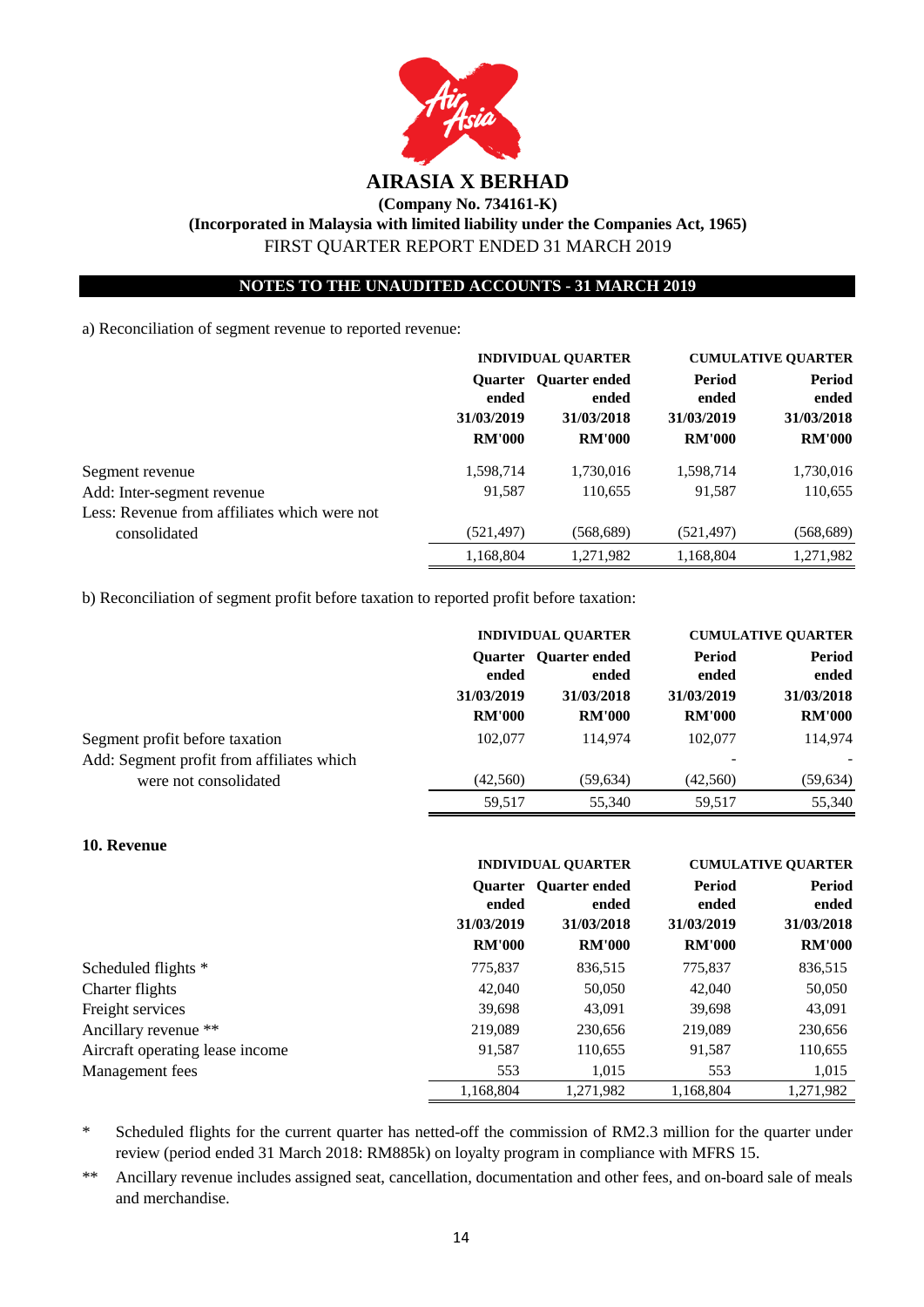

## **NOTES TO THE UNAUDITED ACCOUNTS - 31 MARCH 2019**

## **11. Staff cost**

|                                         | <b>INDIVIDUAL OUARTER</b> |                                                                                      | <b>CUMULATIVE OUARTER</b> |               |  |                                      |
|-----------------------------------------|---------------------------|--------------------------------------------------------------------------------------|---------------------------|---------------|--|--------------------------------------|
|                                         | ended<br>31/03/2019       | <b>Ouarter Quarter</b> ended<br>Period<br>ended<br>ended<br>31/03/2018<br>31/03/2019 |                           |               |  | <b>Period</b><br>ended<br>31/03/2018 |
|                                         | <b>RM'000</b>             | <b>RM'000</b>                                                                        | <b>RM'000</b>             | <b>RM'000</b> |  |                                      |
| Wages, salaries, bonuses and allowances | 98,040                    | 100,385                                                                              | 98,040                    | 100,385       |  |                                      |
| Defined contribution retirement plan    | 11.105                    | 9.191                                                                                | 11,105                    | 9,191         |  |                                      |
|                                         | 109,145                   | 109.576                                                                              | 109,145                   | 109,576       |  |                                      |

## **12. Other income**

|                                  | <b>INDIVIDUAL OUARTER</b> |                                                   | <b>CUMULATIVE QUARTER</b> |                        |
|----------------------------------|---------------------------|---------------------------------------------------|---------------------------|------------------------|
|                                  | ended                     | Period<br>Quarter Quarter ended<br>ended<br>ended |                           | <b>Period</b><br>ended |
|                                  | 31/03/2019                | 31/03/2018                                        | 31/03/2019                | 31/03/2018             |
|                                  | <b>RM'000</b>             | <b>RM'000</b>                                     | <b>RM'000</b>             | <b>RM'000</b>          |
| Commission income from insurance | 625                       | 1.235                                             | 625                       | 1,235                  |
| Others                           | 2.205                     | 389                                               | 2,205                     | 389                    |
|                                  | 2,830                     | 1.624                                             | 2.830                     | 1.624                  |

## **13. Finance income/(costs) and foreign exchange gains/(losses)**

|                                                   | <b>INDIVIDUAL QUARTER</b> |                                |                        | <b>CUMULATIVE QUARTER</b> |  |
|---------------------------------------------------|---------------------------|--------------------------------|------------------------|---------------------------|--|
|                                                   | ended                     | Quarter Quarter ended<br>ended | <b>Period</b><br>ended | <b>Period</b><br>ended    |  |
|                                                   | 31/03/2019                | 31/03/2018                     | 31/03/2019             | 31/03/2018                |  |
|                                                   | <b>RM'000</b>             | <b>RM'000</b>                  | <b>RM'000</b>          | <b>RM'000</b>             |  |
| <b>Finance income:</b>                            |                           |                                |                        |                           |  |
| Interest income on deposits with licensed banks   | 654                       | 1,716                          | 654                    | 1,716                     |  |
| Other interest income                             | 2,021                     | 3,310                          | 2,021                  | 3,310                     |  |
|                                                   | 2,675                     | 5,026                          | 2,675                  | 5,026                     |  |
| Discounting and accretion of interest on deposits | 6,136                     |                                | 6,136                  |                           |  |
|                                                   | 8,811                     | 5,026                          | 8,811                  | 5,026                     |  |
| <b>Finance costs:</b>                             |                           |                                |                        |                           |  |
| Interest expense on bank borrowings               | (8,279)                   | (7,140)                        | (8,279)                | (7,140)                   |  |
| Bank facilities and other charges                 | (211)                     | (117)                          | (211)                  | (117)                     |  |
| Interest on lease liabilities                     | (66,717)                  |                                | (66,717)               |                           |  |
|                                                   | (75,207)                  | (7,257)                        | (75,207)               | (7,257)                   |  |
| Discounting and accretion of interest on deposits | (12, 731)                 |                                | (12, 731)              |                           |  |
|                                                   | (87,938)                  | (7,257)                        | (87,938)               | (7,257)                   |  |
| Foreign exchange gains/(losses)                   |                           |                                |                        |                           |  |
| Realized                                          | 3,007                     | (7,625)                        | 3,007                  | (7,625)                   |  |
| Unrealized                                        | 86,023                    | (3,672)                        | 86,023                 | (3,672)                   |  |
|                                                   | 89,030                    | (11,297)                       | 89,030                 | (11,297)                  |  |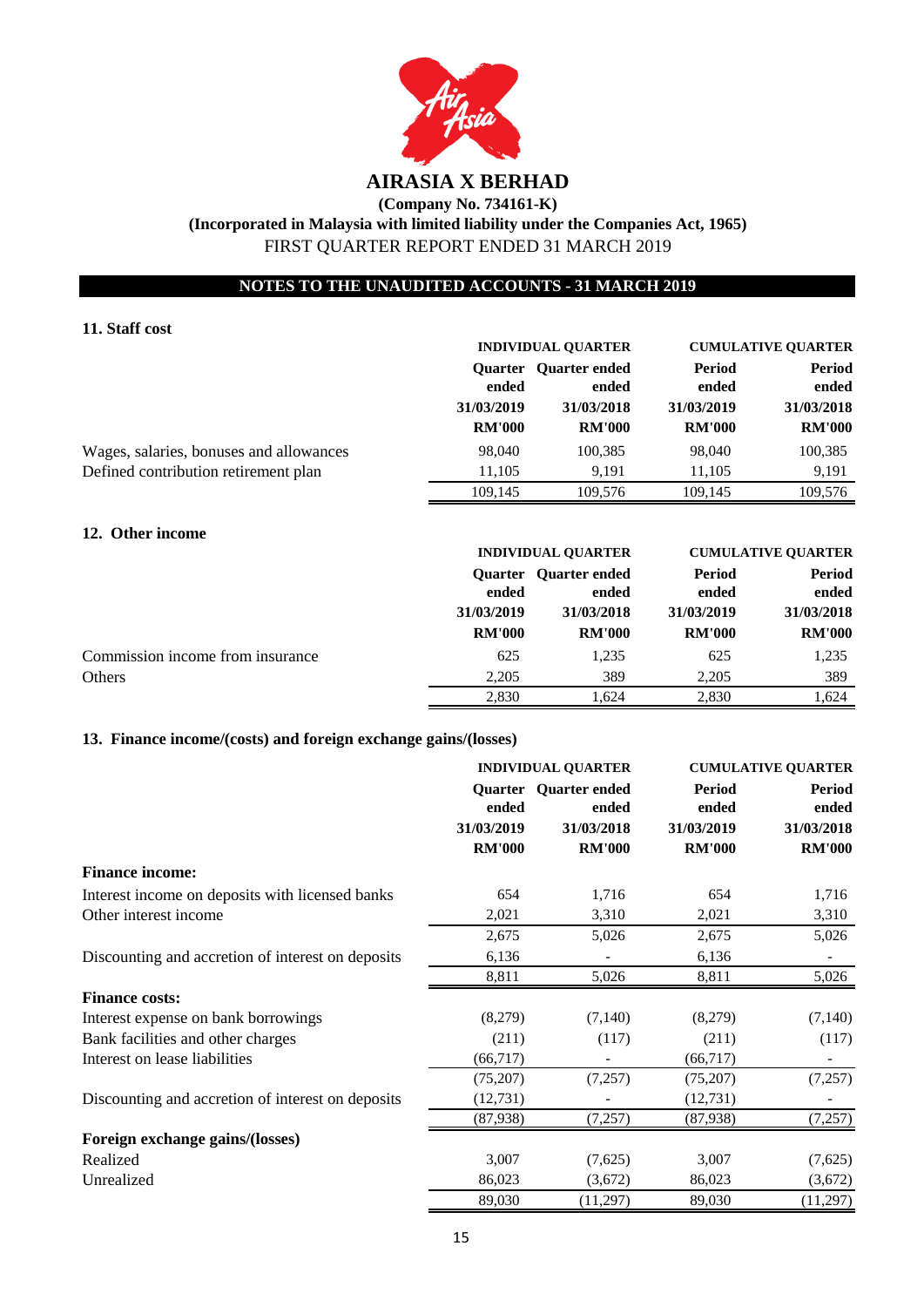

## **NOTES TO THE UNAUDITED ACCOUNTS - 31 MARCH 2019**

#### **14. Taxation**

#### **Current taxation**

The current taxation charge comprises tax payable on interest income.

#### **Deferred taxation**

The explanation of the relationship between taxation and profit before taxation is as follows:

|                                                                      | <b>INDIVIDUAL QUARTER</b>            |                                                                      | <b>CUMULATIVE QUARTER</b>                             |                                                       |
|----------------------------------------------------------------------|--------------------------------------|----------------------------------------------------------------------|-------------------------------------------------------|-------------------------------------------------------|
|                                                                      | ended<br>31/03/2019<br><b>RM'000</b> | <b>Ouarter Quarter</b> ended<br>ended<br>31/03/2018<br><b>RM'000</b> | <b>Period</b><br>ended<br>31/03/2019<br><b>RM'000</b> | <b>Period</b><br>ended<br>31/03/2018<br><b>RM'000</b> |
| Profit before tax                                                    | 59,517                               | 55,340                                                               | 59,517                                                | 55,340                                                |
| Tax calculated at Malaysian statutory tax rate<br>of 24% (2018: 24%) | 14.284                               | 13,282                                                               | 14,284                                                | 13,282                                                |
| Tax effects:                                                         |                                      |                                                                      |                                                       |                                                       |
| - deferred tax movement                                              | 6,507                                |                                                                      | 6,507                                                 |                                                       |
| - overprovision of prior year tax                                    | (3,024)                              |                                                                      | (3,024)                                               |                                                       |
| - expenses not deductible for tax purposes                           |                                      | 560                                                                  |                                                       | 560                                                   |
| - income not subject to tax                                          | (1,583)                              |                                                                      | (1,583)                                               |                                                       |
| Taxation                                                             | 16.184                               | 13.842                                                               | 16.184                                                | 13.842                                                |

## **15. Property, plant and equipment**

#### (a) Acquisition and disposal

During the quarter ended 31 March 2019, the Group acquired property, plant and equipment amounting to RM3.3 million (quarter ended 31 March 2018: RM974k).

During the quarter ended 31 March 2019, there was no disposal of property, plant and equipment (quarter ended 31 March 2018: RM100k).

#### (b) Revaluation

There was no revaluation of property, plant and equipment for the quarter ended 31 March 2019 (quarter ended 31 March 2018: RM Nil).

#### (c) Write-off

During the quarter ended 31 March 2019, there was write-off property, plant and equipment amounting to RM9.6k (quarter ended 31 March 2018: RM NIL).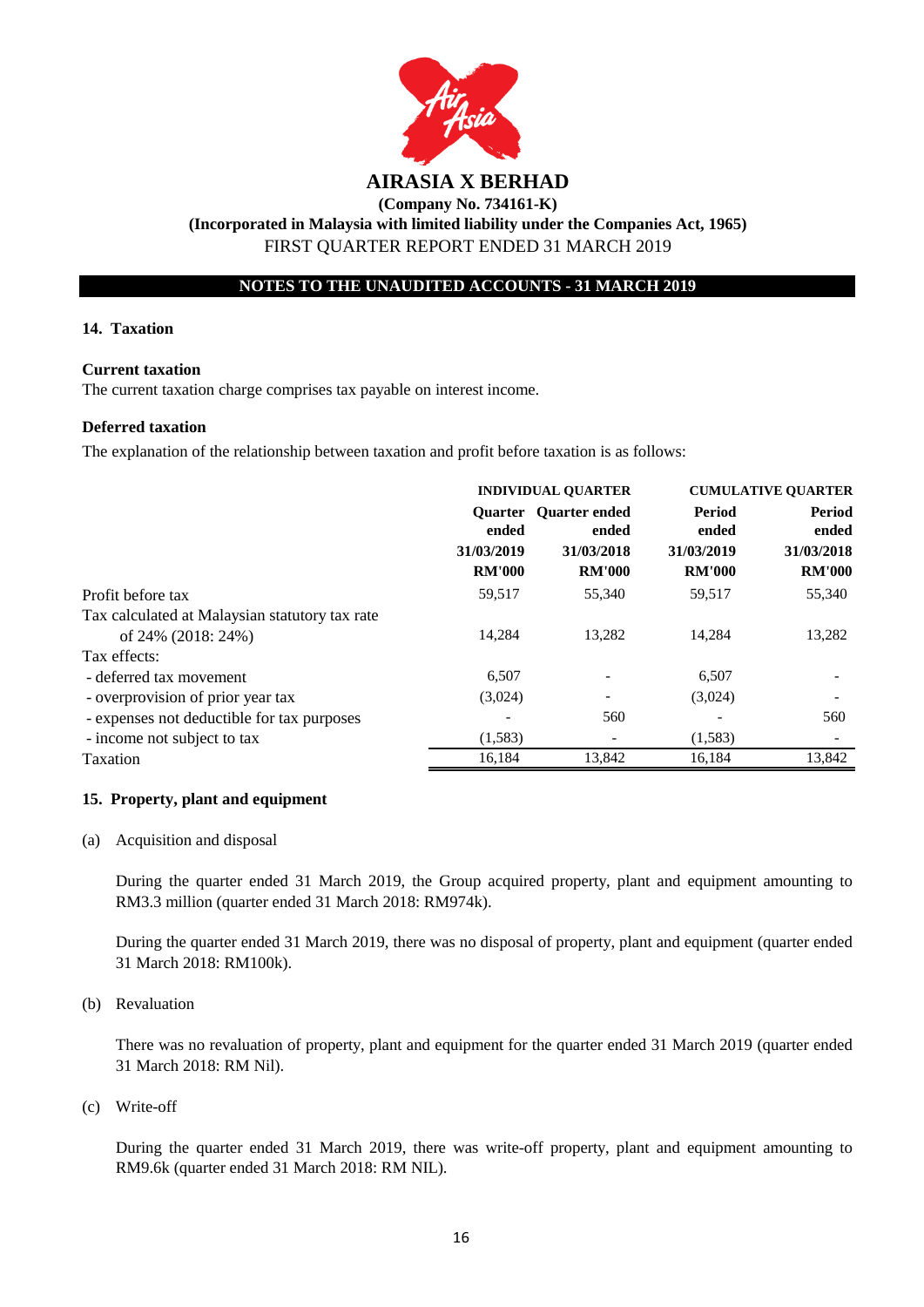

## **16. Other deposits and prepayments**

Other deposits and prepayments include deposits paid to lessors for leased aircraft, funds placed with lessors in respect of maintenance of the leased aircraft, and prepayments for lease of aircraft and maintenance of aircraft and engines . These deposits and prepayments are denominated in USD.

#### **17. Investment in an associate**

|                                          | As at         | As at                    |
|------------------------------------------|---------------|--------------------------|
|                                          | 31/03/2019    | 31/12/2018               |
|                                          | <b>RM'000</b> | <b>RM'000</b>            |
| Unquoted investments, at cost            | 20,018        | 20,018                   |
| Group's share of post-acquisition profit | (20,018)      | (20,018)                 |
|                                          | -             | $\overline{\phantom{0}}$ |

The details of the associate is as follows:-

|                                 | Country of    | Group effective equity interest |               | <b>Principal</b>   |
|---------------------------------|---------------|---------------------------------|---------------|--------------------|
|                                 |               | 31/03/2019                      | 31/12/2018    | activity           |
| <b>Name</b>                     | Incorporation | $\frac{0}{0}$                   | $\frac{0}{0}$ |                    |
| Thai AirAsia X Co. Ltd ("TAAX") | Thailand      | 49%                             | 49%           | Commercial air     |
|                                 |               |                                 |               | transport services |

TAAX recorded a net profit of RM49.5 million in the current quarter (quarter ended 31March 2018: RM86.2 million) As at 31 March 2019, the unrecognised amount of the Group's share of loss of TAAX which have not been equity accounted for amounted to RM18.9 million (31 March 2018: RM21.6 million). In accordance to MFRS 128, any profits will only be recognised when its shares of the profits equals the share of losses previously not recognised.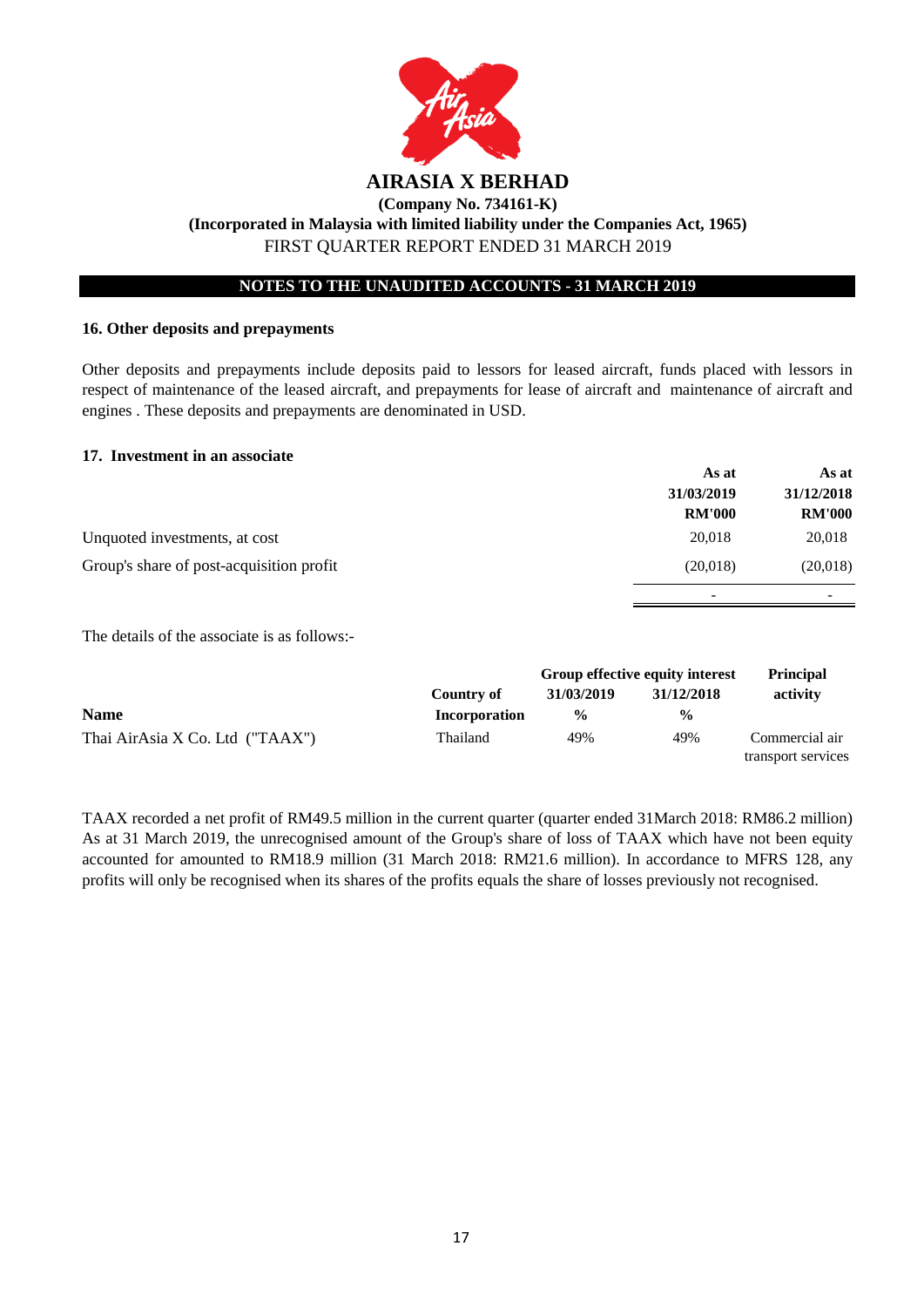

## **NOTES TO THE UNAUDITED ACCOUNTS - 31 MARCH 2019**

#### **18. Investment in a joint venture**

|                                          | As at         | As at         |
|------------------------------------------|---------------|---------------|
|                                          | 31/03/2019    | 31/12/2018    |
|                                          | <b>RM'000</b> | <b>RM'000</b> |
| Unquoted investments, at cost            | 53,888        | 53,888        |
| Group's share of post-acquisition losses | (53,888)      | (53,888)      |
|                                          |               |               |

The details of the joint venture is as follows:-

|                                      |               | Group effective equity interest |               | <b>Principal</b>                     |  |
|--------------------------------------|---------------|---------------------------------|---------------|--------------------------------------|--|
|                                      | Country of    | As at                           | As at         | activity                             |  |
| <b>Name</b>                          | Incorporation | $\frac{0}{0}$                   | $\frac{0}{0}$ |                                      |  |
| PT. Indonesia AirAsia Extra ("IAAX") | Indonesia     | 49%                             | 49%           | Commercial air<br>transport services |  |

The Group has discontinued the recognition of its share of losses incurred by IAAX as the Group's interests had been reduced to zero. The Group's share of loss of IAAX for the current quarter, which have not been equity accounted for, amounted to loss of RM9.0 million (31 March 2018: Loss of RM8.0 million). As at 31 December 2018, the unrecognised amount of the Group's share of loss of IAAX which have not been equity accounted for amounted to RM135.7 million (31 March 2018: RM82.8 million).

## **19. Receivables and prepayments**

|                                                 | As at         | As at         |
|-------------------------------------------------|---------------|---------------|
|                                                 | 31/03/2019    | 31/12/2018    |
|                                                 | <b>RM'000</b> | <b>RM'000</b> |
| Trade receivables                               | 83,450        | 66,228        |
| Less: Allowance for impairment of receivables   | (58,691)      | (59, 324)     |
|                                                 | 24,759        | 6,904         |
| Other receivables                               | 203,836       | 225,797       |
| Less: Allowance for impairment of receivables * | (159, 456)    | (165, 157)    |
|                                                 | 44,380        | 60,640        |
| Deposits                                        | 23,675        | 26,047        |
| Prepayments                                     | 94,544        | 96,246        |
|                                                 | 187,358       | 189,837       |

\*Included in the total impairment of receivables is RM159.4 million relating to lease rental and maintenance reserve due from a joint venture through a third party leasing intermediary.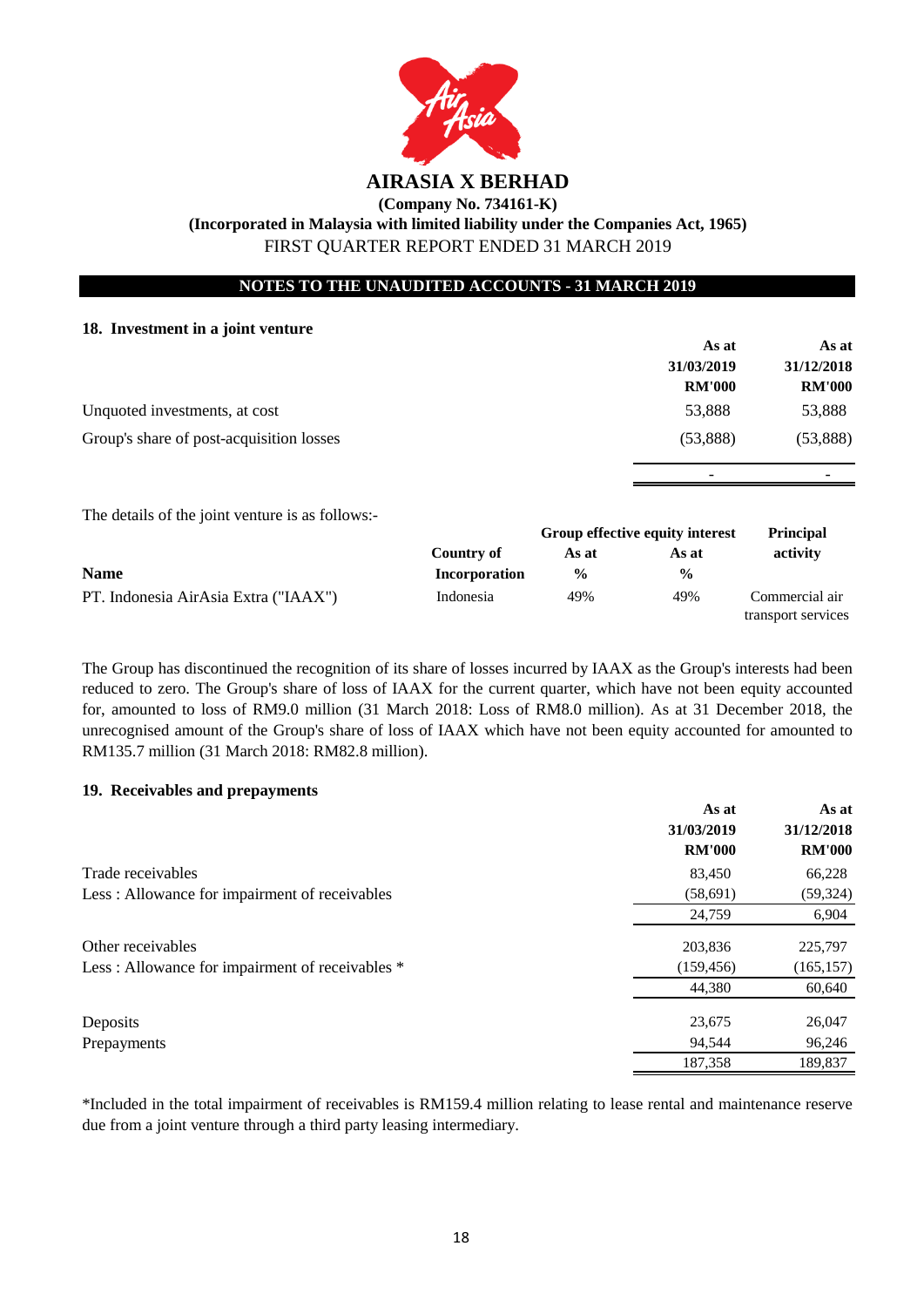

## **NOTES TO THE UNAUDITED ACCOUNTS - 31 MARCH 2019**

#### **20. Deposits, cash and bank balances**

For the purpose of the statement of cash flows, cash and cash equivalents include the following:

|                                                  | As at         | As at         |
|--------------------------------------------------|---------------|---------------|
|                                                  | 31/03/2019    | 31/12/2018    |
|                                                  | <b>RM'000</b> | <b>RM'000</b> |
| Cash and bank balances                           | 234,459       | 241,017       |
| Deposits with licensed banks                     | 55,230        | 56,592        |
|                                                  | 289,689       | 297,609       |
| Bank balances and deposits pledged as securities | (34,376)      | (45,005)      |
| Cash and cash equivalents                        | 255,313       | 252,604       |

#### **21. Derivative Financial assets and liabilities**

The fair value of derivative financial instruments is determined in accordance with MFRS9 "Financial Instruments: Recognition and Measurement".

## **Fuel hedging**

As at 31 March 2019, outstanding number of barrels of Brent and fuel derivative contracts was 4,372,448 barrels (2018: 4,857,328 barrels).

## **22. Non-current assets held for sale**

On 27 March 2019, the Group had entered into sale and purchase arrangements ("SPA") in respect of three (3) aircrafts owned by the Group with Jerdons Baza Leasing 1048 DAC pertaining to aircraft with Manufacturing Serial Number ("MSN") 1048, Jerdons Baza Leasing 1066 DAC pertaining to aircraft with MSN 1066 and Jerdons Baza Leasing 1075 DAC pertaining to aircraft with MSN 1075 for an aggregate consideration of USD164.3 million (approximately RM680.0 million).

On the same date, AAX Leasing Eleven Ltd ("AAXLEL"), an indirect subsidiary of the Company through AAX Aviation Capital Ltd, had entered into lease agreements with Jerdons Baza Leasing 1048 DAC pertaining to aircraft with MSN 1048, Jerdons Baza Leasing 1066 DAC pertaining to aircraft with MSN 1066 and Jerdons Baza Leasing 1075 DAC pertaining to aircraft with MSN 1075.

The Company had also on the same date simultaneously entered into a sub-lease with AAXLEL as sub-lessor and the Company as sub-lessee to continue operating the abovementioned aircrafts in its fleet.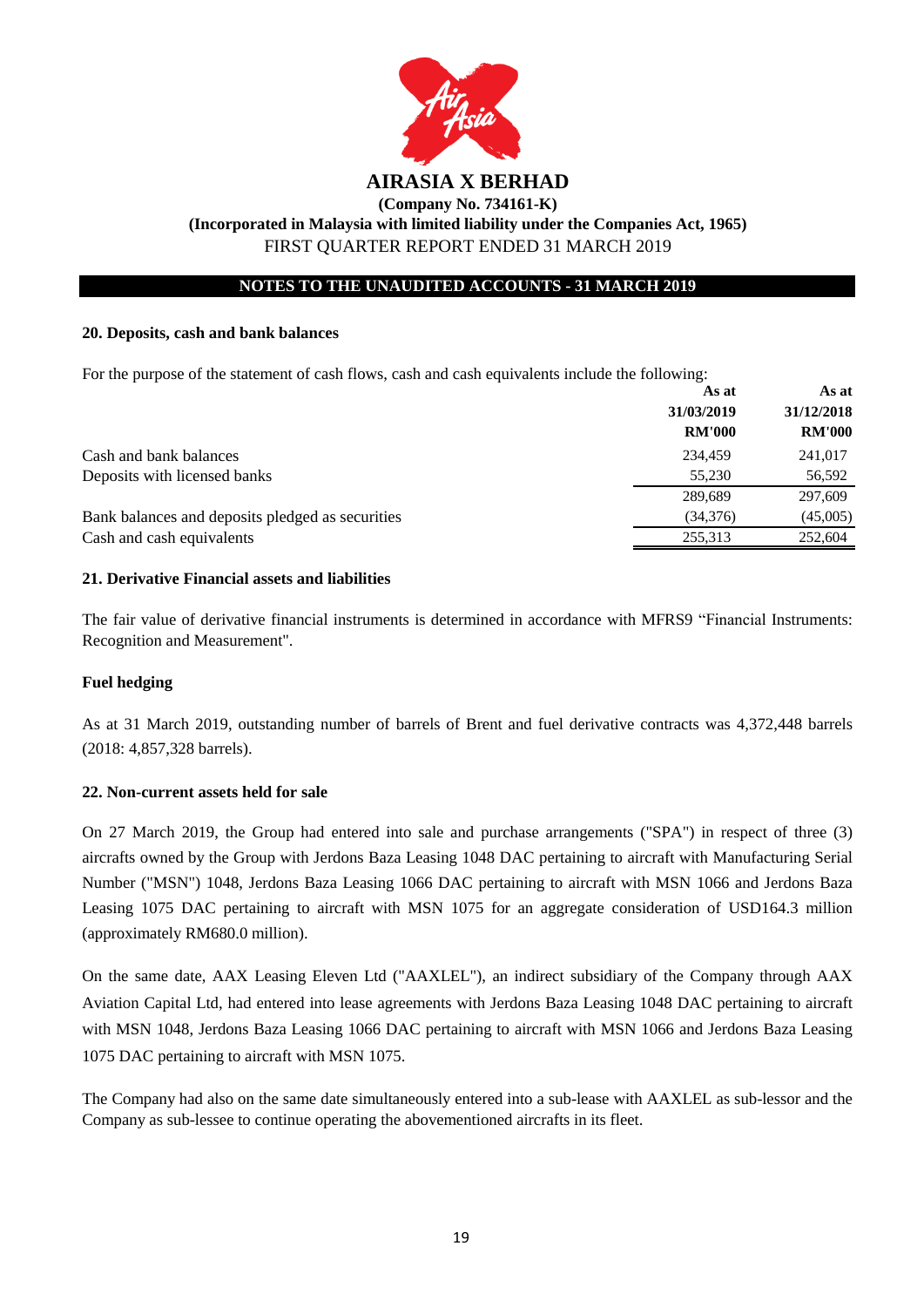

## **NOTES TO THE UNAUDITED ACCOUNTS - 31 MARCH 2019**

## **23. Trade and other payables**

|                             | As at         | As at         |
|-----------------------------|---------------|---------------|
|                             | 31/03/2019    | 31/12/2018    |
|                             | <b>RM'000</b> | <b>RM'000</b> |
| Current:                    |               |               |
| Trade payables              | 393,165       | 300,728       |
| Other payables and accruals | 844,387       | 799,794       |
| Deferred lease income       | 1,990         | 1,990         |
|                             | 1,239,542     | 1,102,512     |
| Non-current:                |               |               |
| Deferred lease income       | 9,698         | 9,698         |
| Other deposits              | 42,429        | 43,069        |
|                             | 52,127        | 52,767        |

Included in other payables and accruals are operational expenses, passenger service charges payable to airport authorities and deferred lease income.

#### **24. Borrowings**

|                     | As at<br>31/03/2019 | As at<br>31/12/2018      |
|---------------------|---------------------|--------------------------|
| Current             | <b>RM'000</b>       | <b>RM'000</b>            |
| Secured:            |                     |                          |
| - Term loans        | 189,453             | 192,313                  |
| - Hire purchase     | 13                  | 11                       |
| - Lease liabilities | 693,453             | -                        |
|                     | 882,919             | 192,324                  |
| Non-current         |                     |                          |
| Secured:            |                     |                          |
| - Term loans        | 439,976             | 494,694                  |
| - Hire purchase     | 32                  | 34                       |
| - Lease liabilities | 4,528,300           | $\overline{\phantom{0}}$ |
|                     | 4,968,308           | 494,728                  |
| Total borrowings    | 5,851,227           | 687,052                  |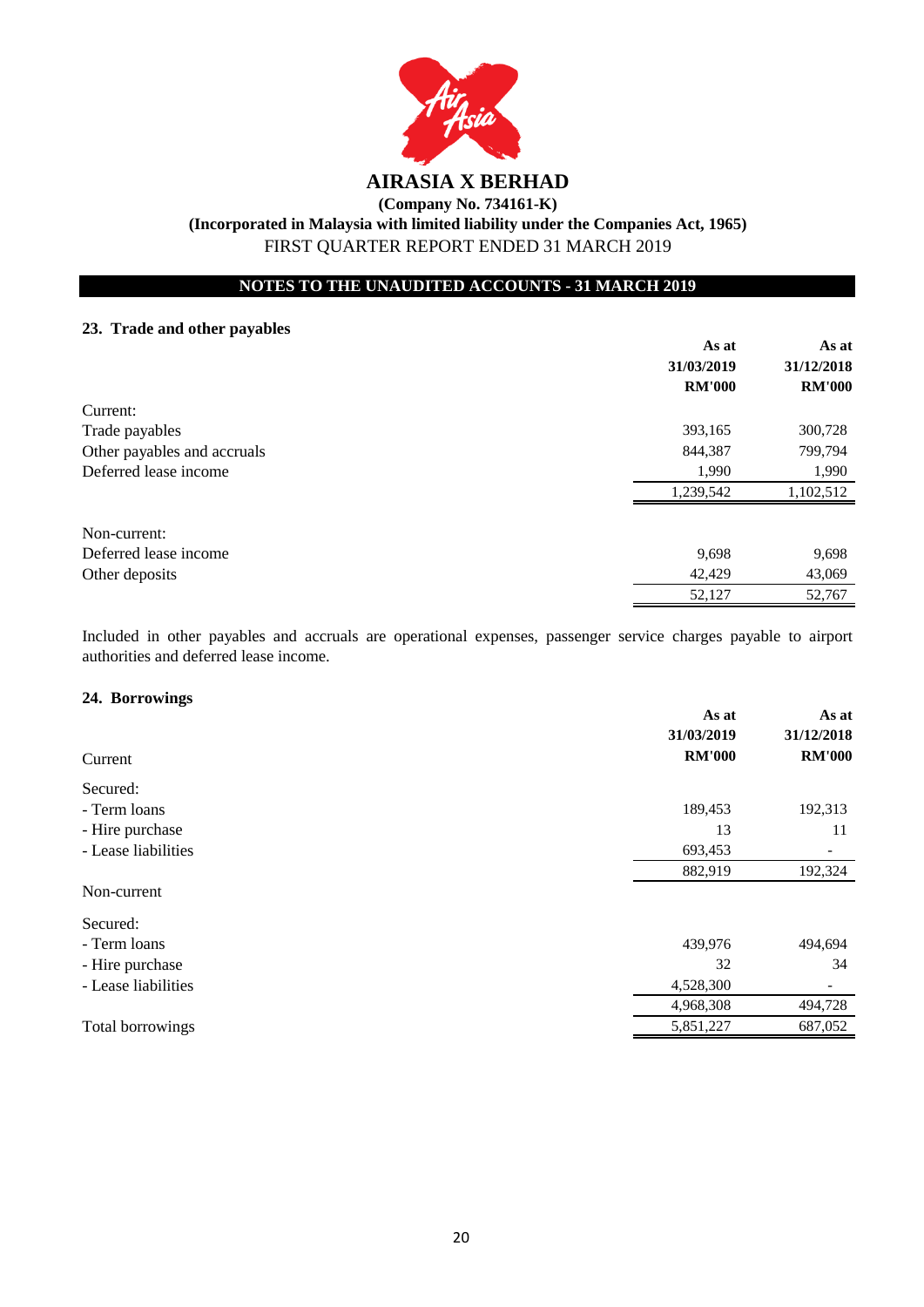

## **NOTES TO THE UNAUDITED ACCOUNTS - 31 MARCH 2019**

The currency profile of borrowings is as follows:

|                                                                | As at         | As at         |
|----------------------------------------------------------------|---------------|---------------|
|                                                                | 31/03/2019    | 31/12/2018    |
|                                                                | <b>RM'000</b> | <b>RM'000</b> |
| Ringgit Malaysia                                               | 45            | 45            |
| <b>US Dollar</b>                                               | 5,851,182     | 687,007       |
|                                                                | 5,851,227     | 687,052       |
| The Group's and Company's borrowings are repayable as follows: |               |               |
|                                                                | As at         | As at         |
|                                                                | 31/03/2019    | 31/12/2018    |
|                                                                | <b>RM'000</b> | <b>RM'000</b> |
| Not later than 1 year                                          | 882,919       | 192,324       |
| Later than 1 year and not later than 5 years                   | 2,610,712     | 416,323       |
| Later than 5 years                                             | 2,357,596     | 78,405        |
|                                                                | 5,851,227     | 687,052       |

## **25. Profit per share**

#### Basic profit per share

Basic profit per share is calculated by dividing the net profit for the quarter/financial period by the weighted average number of ordinary shares in issue during the quarter/financial period.

|                                                                                          | <b>INDIVIDUAL OUARTER</b> |                                              | <b>CUMULATIVE OUARTER</b>     |                                      |
|------------------------------------------------------------------------------------------|---------------------------|----------------------------------------------|-------------------------------|--------------------------------------|
|                                                                                          | ended<br>31/03/2019       | Quarter Quarter ended<br>ended<br>31/03/2018 | Period<br>ended<br>31/03/2019 | <b>Period</b><br>ended<br>31/03/2018 |
| Net profit (RM'000)                                                                      | 43,333                    | 41.498                                       | 43,333                        | 41,498                               |
| Weighted average number of ordinary shares<br>in issue $(000)$<br>Profit per share (sen) | 4,148,148<br>1.0          | 4,148,148<br>1.0                             | 4,148,148<br>1.0              | 4,148,148<br>1.0                     |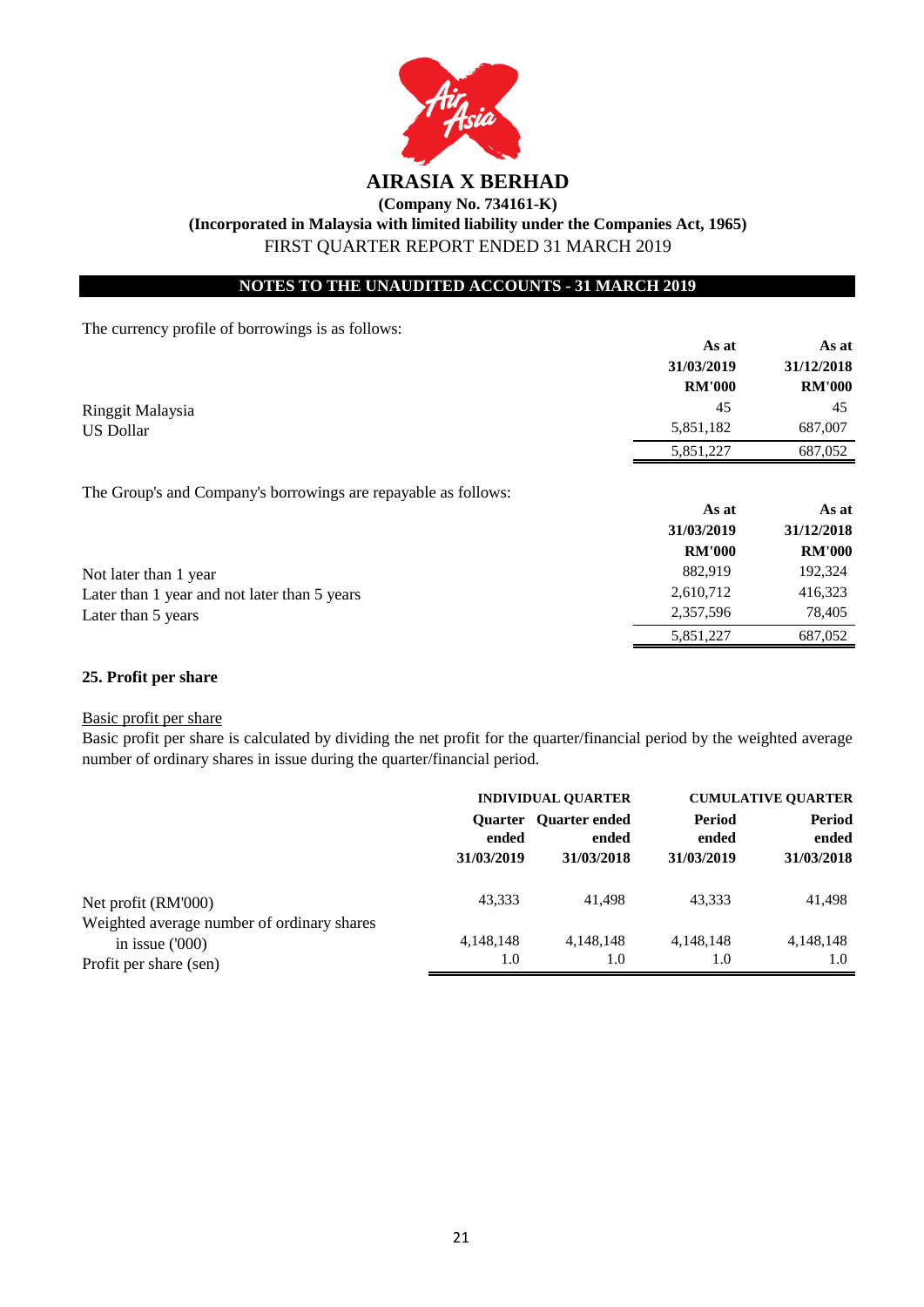

## **NOTES TO THE UNAUDITED ACCOUNTS - 31 MARCH 2019**

#### **26. Post balance sheet events**

As at the date of this report, there were no material events after the year end that have not been reflected in the financial statements for the period ended 31 March 2019.

## **27. Contingent assets**

As at the date of this report, the Group does not have any contingent assets.

## **28. Contingent liabilities**

There were no major changes in contingent liabilities since the latest audited consolidated financial statements for the period ended 31 March 2019.

## **29. Capital commitments outstanding not provided for in the interim financial report**

(a) Capital commitments not provided for in the financial statements are as follows:-

|                   | As at         | As at         |
|-------------------|---------------|---------------|
|                   | 31/03/2019    | 31/12/2018    |
|                   | <b>RM'000</b> | <b>RM'000</b> |
| Aircraft purchase | 114,004,393   | 115,725,215   |
|                   |               |               |

## (b) Non-cancellable operating leases

The future minimum lease payments and sublease receipts under non-cancellable operating leases are as follows:-

|                                  | As at<br>31/03/2019<br><b>RM'000</b> | As at<br>31/12/2018<br><b>RM'000</b> |
|----------------------------------|--------------------------------------|--------------------------------------|
| Future minimum lease payments    | 6,322,316                            | 6,664,520                            |
| Future minimum sublease receipts | 1,657,858                            | 1,755,706                            |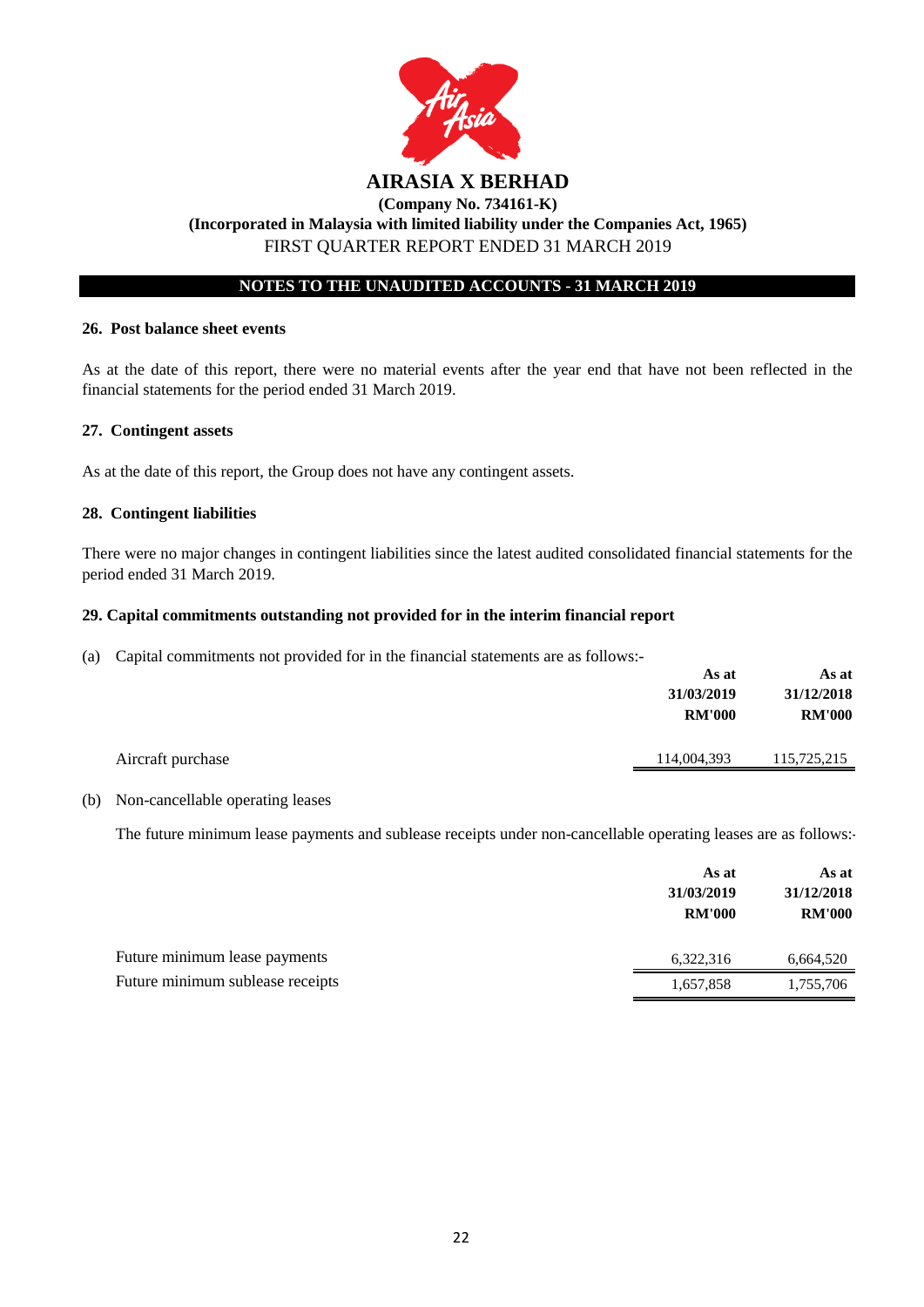

## **NOTES TO THE UNAUDITED ACCOUNTS - 31 MARCH 2019**

#### **30. Significant related parties transactions**

Details of the relationships and transactions between AirAsia X and its significant related parties are as described below:

Name of companies Relationship Thai AirAsia X Co Ltd ("TAAX") Associate PT Indonesia AirAsia Extra ("IAAX") Joint Venture AirAsia Berhad ("AAB")

Thai AirAsia Co., Ltd ("TAA") Common Directors and shareholders PT Indonesia AirAsia ("IAA") Common Directors and shareholders AirAsia Japan Co., Ltd ("AAJ") Common Directors and shareholders Philippines AirAsia Inc. ("AAZ") Common Directors and shareholders AirAsia SEA Sdn Bhd (formerly known as AirAsia Global Shared Services Sdn Bhd ("AASEA") Common Directors and shareholders Rokki Sdn Bhd ("Rokki") Common Directors and shareholders Tune Insurance Malaysia Berhad ("TIMB") Common Directors and shareholders Yummy Kitchen Sdn Bhd ("Yummy Kitchen") Common Directors and shareholders Ground Team Red Sdn Bhd ("GTR") Common Directors and shareholders AirAsia (India) Pvt Ltd ("AAI") Common Directors and shareholders RedCargo Logistics Sdn Bhd ('RCL'') Common Directors and shareholders BIGLIFE Sdn Bhd (formerly known as Big Loyalty Sdn Bhd and Think Big Digital Sdn Bhd) ("BIG") Common Directors and shareholders AirAsia (Guangzhou) Aviation Service Limited ("AirAsia (Guangzhou)") Common Directors and shareholders

Shareholder of the Company for which there is no control, significant influence or joint control, and common Directors and shareholders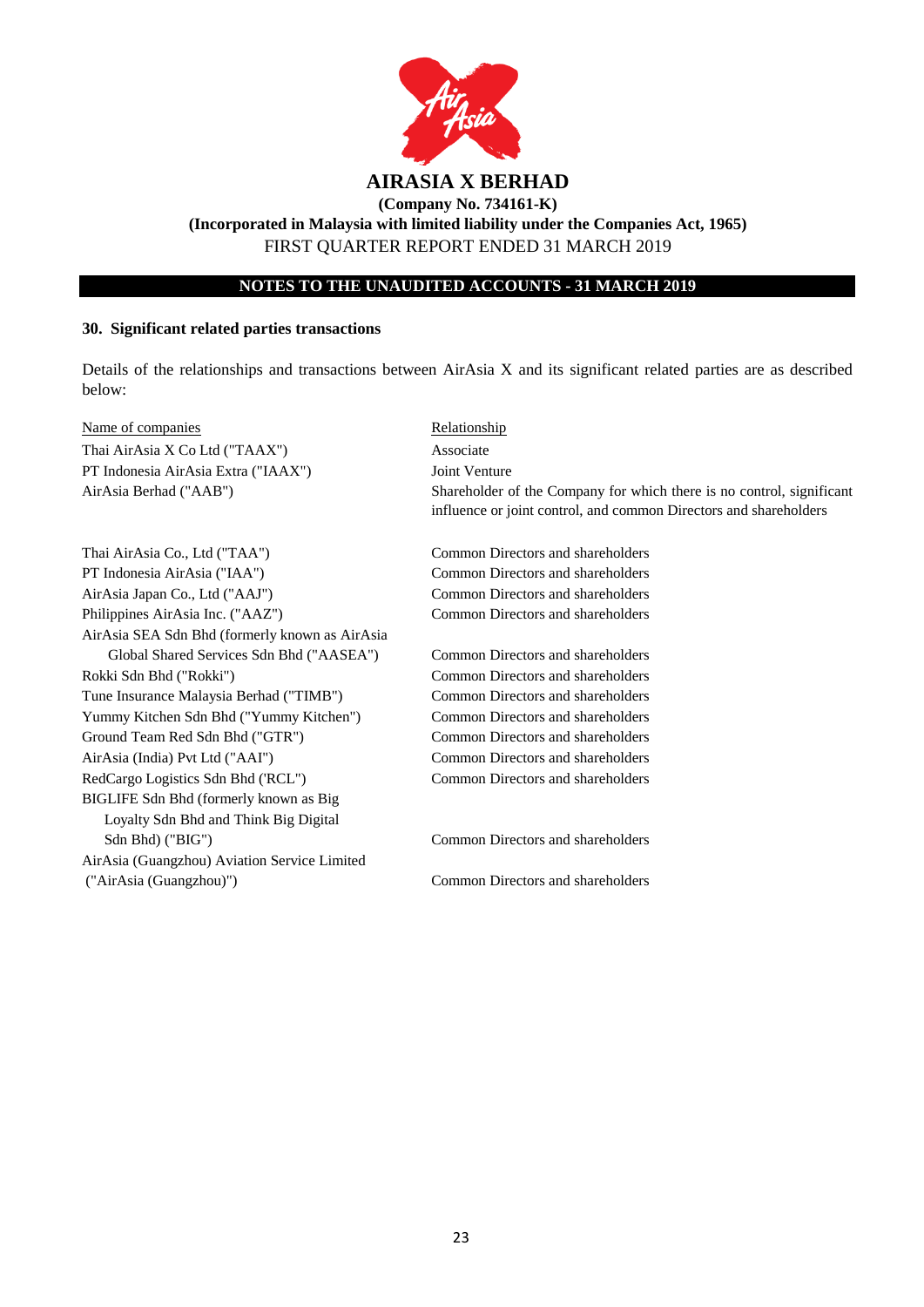

# **NOTES TO THE UNAUDITED ACCOUNTS - 31 MARCH 2019**

These following items have been included in the income statement:

|                                                        | <b>INDIVIDUAL QUARTER</b> |                       | <b>CUMULATIVE QUARTER</b> |                             |       |
|--------------------------------------------------------|---------------------------|-----------------------|---------------------------|-----------------------------|-------|
|                                                        | ended<br>31/03/2019       | Quarter Quarter ended | <b>Period</b>             | <b>Period</b>               |       |
|                                                        |                           |                       | ended                     | ended                       | ended |
|                                                        |                           | 31/03/2018            | 31/03/2019                | 31/03/2018<br><b>RM'000</b> |       |
|                                                        | <b>RM'000</b>             | <b>RM'000</b>         | <b>RM'000</b>             |                             |       |
| <b>TAAX</b>                                            |                           |                       |                           |                             |       |
| - Aircraft operating lease income for leased aircraft  | 91,587                    | 83,945                | 91,587                    | 83,945                      |       |
| - Net operational services charged                     | 3,250                     | 7,065                 | 3,250                     | 7,065                       |       |
| <b>IAAX</b>                                            |                           |                       |                           |                             |       |
| - Aircraft operating lease income for leased aircraft  |                           | 26,710                |                           | 26,710                      |       |
| - Net operational services charged                     | 802                       | 2,095                 | 802                       | 2,095                       |       |
| AAB                                                    |                           |                       |                           |                             |       |
| - Brand license fee                                    | (5,390)                   | (5,699)               | (5,390)                   | (5,699)                     |       |
| - Lounge services                                      | 417                       | 441                   | 417                       | 441                         |       |
| - Net operational services charged                     | (10, 245)                 | (9,328)               | (10, 245)                 | (9,328)                     |       |
| <b>TAA</b>                                             |                           |                       |                           |                             |       |
| - Net operational services charged                     | 224                       | 104                   | 224                       | 104                         |       |
| IAA                                                    |                           |                       |                           |                             |       |
| - Net operational services charged                     | 5                         | (222)                 | 5                         | (222)                       |       |
| AAJ                                                    |                           |                       |                           |                             |       |
| - Net operational services charged                     | (478)                     | (1,208)               | (478)                     | (1,208)                     |       |
| AAZ                                                    |                           |                       |                           |                             |       |
| - Net operational services charged                     | 1,052                     | 2,121                 | 1,052                     | 2,121                       |       |
| <b>AASEA</b>                                           |                           |                       |                           |                             |       |
| - Provision of shared services                         | (771)                     | (568)                 | (771)                     | (568)                       |       |
| - Net operational services charged                     | (621)                     | (498)                 | (621)                     | (498)                       |       |
| Rokki                                                  |                           |                       |                           |                             |       |
| - In-flight entertainment system and software expenses | (947)                     | (915)                 | (947)                     | (915)                       |       |
|                                                        |                           |                       |                           |                             |       |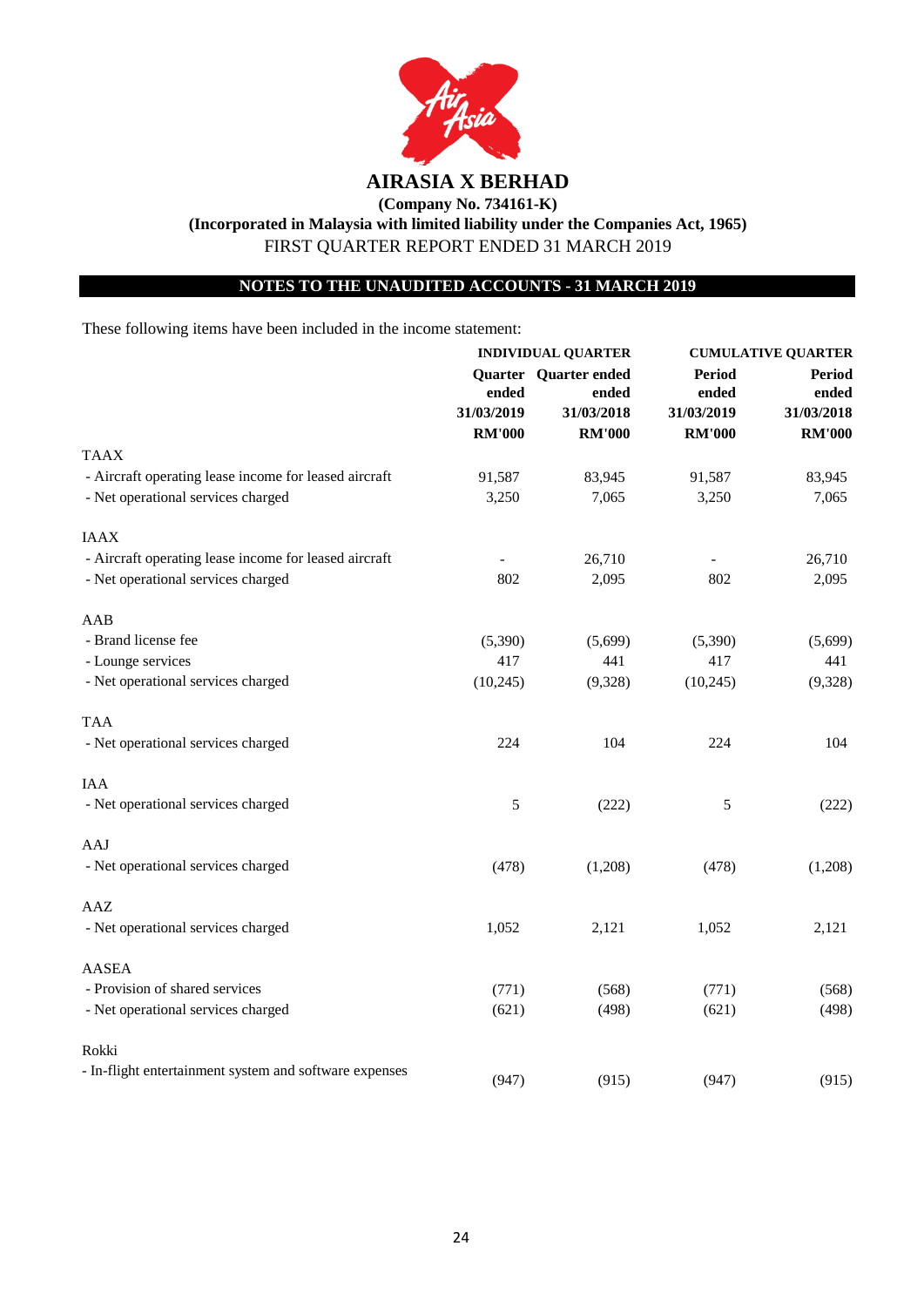

## **NOTES TO THE UNAUDITED ACCOUNTS - 31 MARCH 2019**

|                                                      | <b>INDIVIDUAL QUARTER</b>                       |                                                              | <b>CUMULATIVE QUARTER</b>                             |                                                       |
|------------------------------------------------------|-------------------------------------------------|--------------------------------------------------------------|-------------------------------------------------------|-------------------------------------------------------|
|                                                      | Quarter<br>ended<br>31/03/2019<br><b>RM'000</b> | <b>Quarter</b> ended<br>ended<br>31/03/2018<br><b>RM'000</b> | <b>Period</b><br>ended<br>31/03/2019<br><b>RM'000</b> | <b>Period</b><br>ended<br>31/03/2018<br><b>RM'000</b> |
| <b>TIMB</b>                                          |                                                 |                                                              |                                                       |                                                       |
| - Commission received/receivable on travel insurance |                                                 |                                                              |                                                       |                                                       |
| insurance                                            | 676                                             | 798                                                          | 676                                                   | 798                                                   |
| - Premium collected on behalf of TIMB on travel      |                                                 |                                                              |                                                       |                                                       |
| insurance                                            | (2,704)                                         | (3,193)                                                      | (2,704)                                               | (3,193)                                               |
| Yummy Kitchen                                        |                                                 |                                                              |                                                       |                                                       |
| - Provision of food catering services                | (375)                                           | (473)                                                        | (375)                                                 | (473)                                                 |
| <b>GTR</b>                                           |                                                 |                                                              |                                                       |                                                       |
| - Ground handling services                           | (10, 582)                                       | (5,502)                                                      | (10, 582)                                             | (5,502)                                               |
| - Net operational services charged                   | 160                                             | (1,388)                                                      | 160                                                   | (1,388)                                               |
| AAI                                                  |                                                 |                                                              |                                                       |                                                       |
| - Net operational services charged                   | (531)                                           | (247)                                                        | (531)                                                 | (247)                                                 |
| <b>RCL</b>                                           |                                                 |                                                              |                                                       |                                                       |
| - Purchase of cargo transportation capacity          | 42,700                                          |                                                              | 42,700                                                |                                                       |
| <b>BIG</b>                                           |                                                 |                                                              |                                                       |                                                       |
| - Sale of ticket and other ancillary revenue         | 5,746                                           | 338                                                          | 5,746                                                 | 338                                                   |
| - Purchase of loyalty point                          | (2,238)                                         | (885)                                                        | (2,238)                                               | (885)                                                 |
| AirAsia (Guangzhou)                                  |                                                 |                                                              |                                                       |                                                       |
| - Net operational services charged                   | (6, 146)                                        |                                                              | (6, 146)                                              |                                                       |

## **31. Review of Group's performance**

#### **Performance of current quarter against the same quarter last year for Malaysia**

The net operating loss for the group in 1Q19 was RM29.5 million (1Q18 net operating profit: RM58.3 million), reduction is mainly due to lower revenue as a result of lower average base fare from RM527 in 1Q18 to RM513 in 1Q19.

Decrease in cost per ASK is mainly due to reduction in fuel price from USD88/bbl in 1Q18 to USD79/bbl in 1Q19.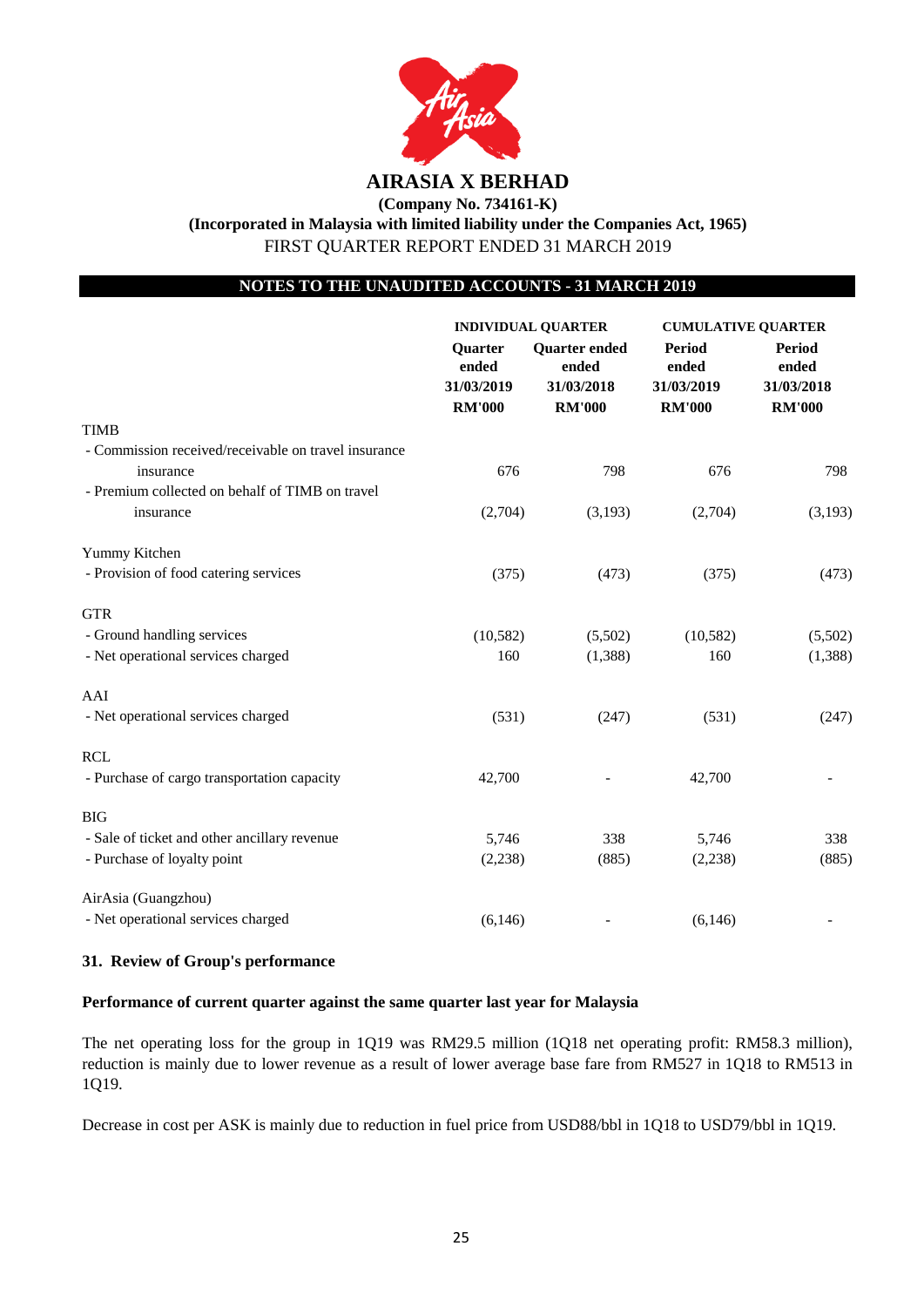

## **32. Variance of results against preceding quarter**

The Group recorded a profit before taxation of RM59.7 million for the quarter under review as compared to RM15.9 million in 4Q18 in the immediate preceding quarter ended 31 December 2018. This was mainly due to the unrealized foreign exchange gain as a result of the strengthening of Malaysian Ringgit against US Dollar at end of the current quarter.

#### **33. Other profit and loss items**

In the current quarter and financial period, there has been no interest income, other income including investment income, interest expense, depreciation and amortisation, provision for and write off of receivables and inventories, gain or loss on disposal of quoted and unquoted investments or properties, impairment of assets, foreign exchange gain or loss, gain or loss on derivatives and/or exceptional items except as disclosed either in the consolidated income statements and/or notes to the unaudited financial statements.

#### **34. Commentary on prospects**

The Group views current forward booking trend are performing within expectation. Demand is expected to pick up in June from the festive season and in conjuction with midterm school holidays in the Region.

Improving overall cost performance remains one of the Company's main priorities in 2019. A lot of initiatives are being put in place via digitalisation to reduce costs. In order to better serve the growing demand in the region, AirAsia X Thailand will be adding up to five aircraft through operating leases in 2019. On the other hand, AirAsia X Malaysia is expected to remain with 24 aircraft as it focuses on maximising aircraft utilisation of its current fleet and leverage on the Group's strategy in new route launches as well as increasing frequencies of core routes.

For the remaining quarters of 2019, the Company remains cautious on the challenging global backdrop and pressure on Malaysia Ringgit but optimistic to observe healthier demand across most sectors in addition to a favourable fuel hedging strategy.

#### **35. Profit forecast**

The disclosure requirement is not applicable as the Group did not publish any profit forecast.

#### **36. Corporate proposal**

There was no corporate proposal which is announced but not completed as at 9th May 2019, being the latest practicable date of this report.